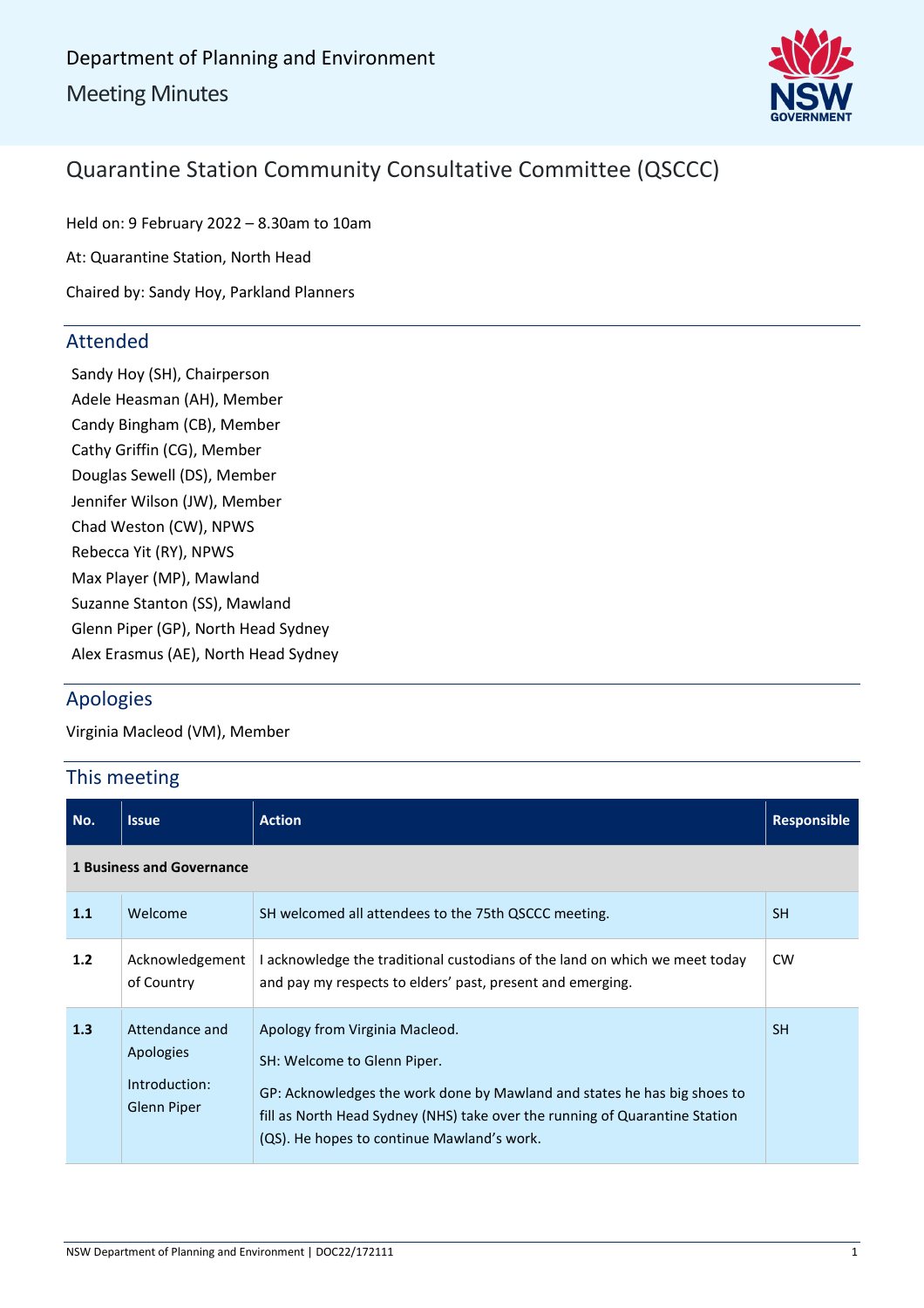

| No. | <b>Issue</b> | <b>Action</b>                                                                                                                                                                                                                                                                                                                                                                                             | Responsible |
|-----|--------------|-----------------------------------------------------------------------------------------------------------------------------------------------------------------------------------------------------------------------------------------------------------------------------------------------------------------------------------------------------------------------------------------------------------|-------------|
|     |              | Lives locally. Has a passion for the Northern Beaches as a positive influence<br>and is focussed on the building of the Northern Beaches as a lifestyle<br>destination. QS enhances that offering for the Northern Beaches.                                                                                                                                                                               |             |
|     |              | Recognises the state/national significance of QS. The running of the site comes<br>with a lot of responsibility but is also an exciting opportunity.                                                                                                                                                                                                                                                      |             |
|     |              | His company North Head Sydney (NHS) is building their awareness of QS. AE<br>and Natalie are going through an information gathering process. Investigating<br>the history and heritage of the site to best inform additions and enhancements<br>to QS in the future. They have ideas but need to ensure their appropriateness.                                                                            |             |
|     |              | Requests that the QSCCC share their experiences, thoughts and ideas on the<br>property.                                                                                                                                                                                                                                                                                                                   |             |
|     |              | SS: all communication with QSCCC must be undertaken via the Chairperson<br>and the NPWS ELO.                                                                                                                                                                                                                                                                                                              |             |
|     |              | CW: Suggests sharing the QSCCC Terms of Reference with NHS to advise of<br>engagement protocols etc.                                                                                                                                                                                                                                                                                                      |             |
|     |              | SH: suggests having a follow-up discussion regarding general functions of the<br>QSCCC and proponent responsibilities before the next meeting.                                                                                                                                                                                                                                                            |             |
|     |              | GP: Background is in real estate, property investment, development work<br>within the hospitality space. Recently acquired the Harbord Hotel which<br>involved redevelopment of this heritage building with a conscious effort made<br>to enhance the heritage values of the building. Similar development and<br>planning approach to be used by NHS at QS.                                              |             |
|     |              | SH: suggested each member share the reasons behind why each member<br>decided to join the committee.                                                                                                                                                                                                                                                                                                      |             |
|     |              | JW: Has an interest in QS but also in the history of North Head. Member of the<br>North Head Sanctuary Foundation and is involved in the conservation<br>management of the QS Third Cemetery. Has a strong connection to the area as<br>a Manly resident.                                                                                                                                                 |             |
|     |              | SS: Points out that the Auditor conducting the Independent Audit for period<br>2018-2021 is examining relationships between the QS co-proponents and<br>North Head stakeholders and the approach towards the integrated<br>management of environmental values and assets at North Head, including the<br>QS Third Cemetery. Mawland has drawn attention to the value of JW's<br>involvement on the QSCCC. |             |
|     |              | SH: Background is in environmental science and park and recreational<br>planning. Became chair of the QSCCC three years ago.                                                                                                                                                                                                                                                                              |             |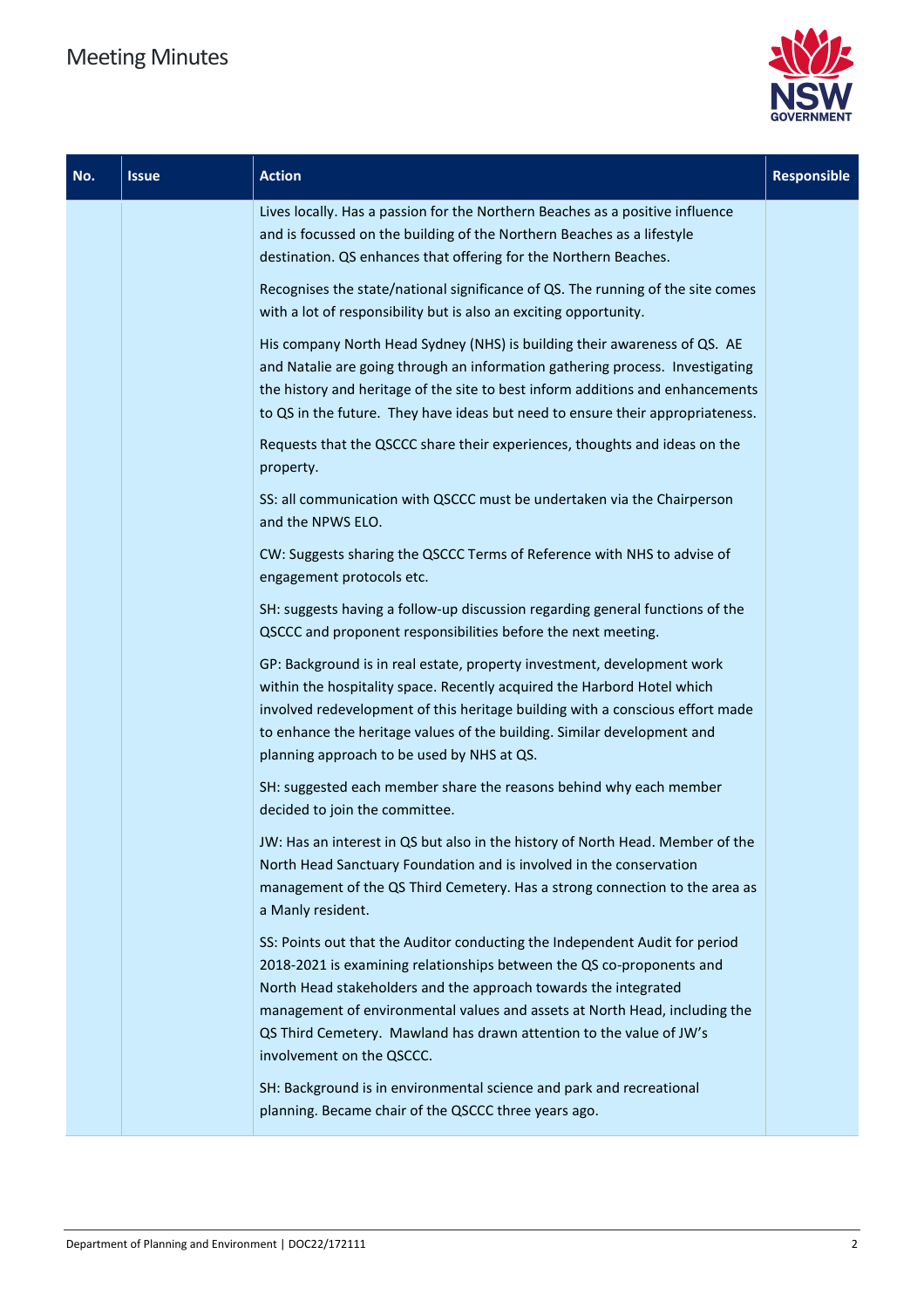

| No. | <b>Issue</b>                                              | <b>Action</b>                                                                                                                                                                                                                                      | <b>Responsible</b> |
|-----|-----------------------------------------------------------|----------------------------------------------------------------------------------------------------------------------------------------------------------------------------------------------------------------------------------------------------|--------------------|
|     |                                                           | The current QSCCC have been meeting for the past three years. The term of<br>the committee is up at the beginning of 2023 and a nomination process for<br>committee roles will commence shortly.                                                   |                    |
|     |                                                           | AH: works in James Griffin's office (current Minister for Environment and<br>Heritage) and was a former Manly Councillor.                                                                                                                          |                    |
|     |                                                           | AE works with GP on the future of what QS will look like.                                                                                                                                                                                          |                    |
|     |                                                           | CB: Councillor representative on the QSCCC and Deputy Mayor of Northern<br>Beaches Council. Background is in marketing and public relations. Lives locally<br>and is very active with the local resident group.                                    |                    |
|     |                                                           | DS: Local resident and Architect working on the Northern Beaches, long history<br>with QS (since 1984 during the Commonwealth days), involved with Friends of<br>QS (along with VM).                                                               |                    |
|     |                                                           | CG: Local resident and long interest in QS since the Commonwealth days. Was<br>the Chair of QSCCC for many years. It is important to remember that QS<br>belongs to all of us (general public) and it must be preserved for future<br>generations. |                    |
| 1.4 | Confirmation of<br>Agenda                                 | Agenda was confirmed.                                                                                                                                                                                                                              | SH                 |
| 1.5 | Declarations of<br>Pecuniary or<br>Other Interest         | <b>Nil</b>                                                                                                                                                                                                                                         | All                |
|     | 2 Standing Items                                          |                                                                                                                                                                                                                                                    |                    |
| 2.1 | Confirmation of<br><b>Previous Minutes</b>                | Previous minutes were adopted.                                                                                                                                                                                                                     | <b>SH</b>          |
| 2.2 | Review of Action<br>Items from<br><b>Previous Minutes</b> | Refer to Action Items                                                                                                                                                                                                                              |                    |
| 2.3 | Correspondence<br>In/Out                                  | Letter from Transport for NSW about electric buses to North Head                                                                                                                                                                                   | All                |
| 2.4 | Other                                                     | Nil                                                                                                                                                                                                                                                | <b>SH</b>          |

Administrative Matters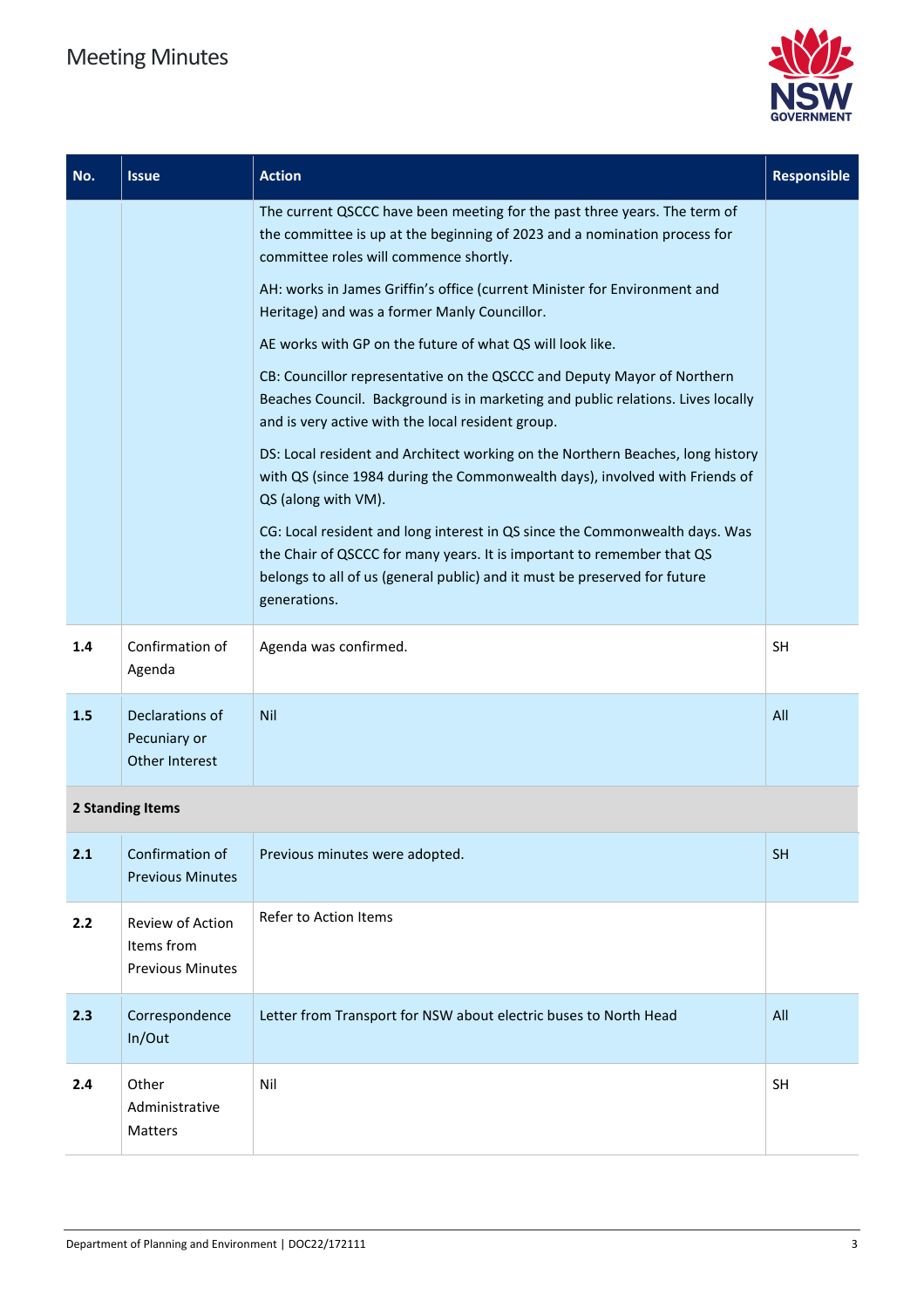

| No. | <b>Issue</b>                               | <b>Action</b>                                                                                                                                                                                                                                                                                                                                                                                                                                                                                                                                                                                                                                                                                                                                                                                                                                                                                                                                                                                                                                                                                                                                                                                                                                                                                                                                                                                                                                                                                                                                                                                                                                                                                                                                                                                                                                                                                                                                                                                                               | <b>Responsible</b>      |
|-----|--------------------------------------------|-----------------------------------------------------------------------------------------------------------------------------------------------------------------------------------------------------------------------------------------------------------------------------------------------------------------------------------------------------------------------------------------------------------------------------------------------------------------------------------------------------------------------------------------------------------------------------------------------------------------------------------------------------------------------------------------------------------------------------------------------------------------------------------------------------------------------------------------------------------------------------------------------------------------------------------------------------------------------------------------------------------------------------------------------------------------------------------------------------------------------------------------------------------------------------------------------------------------------------------------------------------------------------------------------------------------------------------------------------------------------------------------------------------------------------------------------------------------------------------------------------------------------------------------------------------------------------------------------------------------------------------------------------------------------------------------------------------------------------------------------------------------------------------------------------------------------------------------------------------------------------------------------------------------------------------------------------------------------------------------------------------------------------|-------------------------|
|     | <b>3 Additional Agenda Items</b>           |                                                                                                                                                                                                                                                                                                                                                                                                                                                                                                                                                                                                                                                                                                                                                                                                                                                                                                                                                                                                                                                                                                                                                                                                                                                                                                                                                                                                                                                                                                                                                                                                                                                                                                                                                                                                                                                                                                                                                                                                                             |                         |
| 3.1 | Annual<br>environmental<br>reports         | <b>Refer to Action Items</b>                                                                                                                                                                                                                                                                                                                                                                                                                                                                                                                                                                                                                                                                                                                                                                                                                                                                                                                                                                                                                                                                                                                                                                                                                                                                                                                                                                                                                                                                                                                                                                                                                                                                                                                                                                                                                                                                                                                                                                                                | <b>NPWS</b><br>/Mawland |
| 3.2 | Plans/reports to<br>be prepared in<br>2022 | SH: Numerous reports and plans are to be prepared by the co-proponents and<br>reviewed by the QSCCC in 2022.<br>SS: Refers to review process and NPWS and Mawland joint responsibility to<br>undertake review and rewrite of the Site Wide Plans (SWP). Recommend<br>rewriting and consolidation of the reports so that they are flexible, living,<br>realistic documents rather than set in 2006.<br>CW: Some of these reports are the responsibility of NPWS, while other reports<br>are either jointly shared or the responsibility of Mawland.<br>CG: What is Glenn's role in the transition and his understanding of the reports?<br>GP: We have had discussions regarding the reporting. To adequately resource<br>this work NHS will employ a compliance officer. Acknowledges this won't be<br>an easy process.<br>MP: There will be a collective effort between all parties (NPWS, Mawland and<br>NHS) to meet our obligations.<br>CW: it is critical that all parties come together early on to discuss the project<br>plan for the reports by clearly defining the scope, responsibilities, timeframes,<br>risks, costs, process. If we look at the SWPs there is a clear process in the<br>Approval around how to do that - engage early and resolve project process<br>with all parties in agreement on the way forward as they work together to<br>deliver appropriate outcomes and ensure compliancy.<br>CG: Agrees with CWs comments.<br>MP: We must respond to DPE regarding our commitments.<br>CW: Co-operation in general between the parties is required to develop a<br>schedule and forward planning and beyond to avoid this problem where there<br>is a concertina effect.<br>MP: Will NPWS have the responsibility for taking on this task?<br>CW: NPWS will be responsible for commencing a process of engagement and<br>dialogue on these matters, to develop a longer-term plan which both parties<br>can agree upon and then break down that plan into individual and manageable<br>projects. | <b>NPWS</b>             |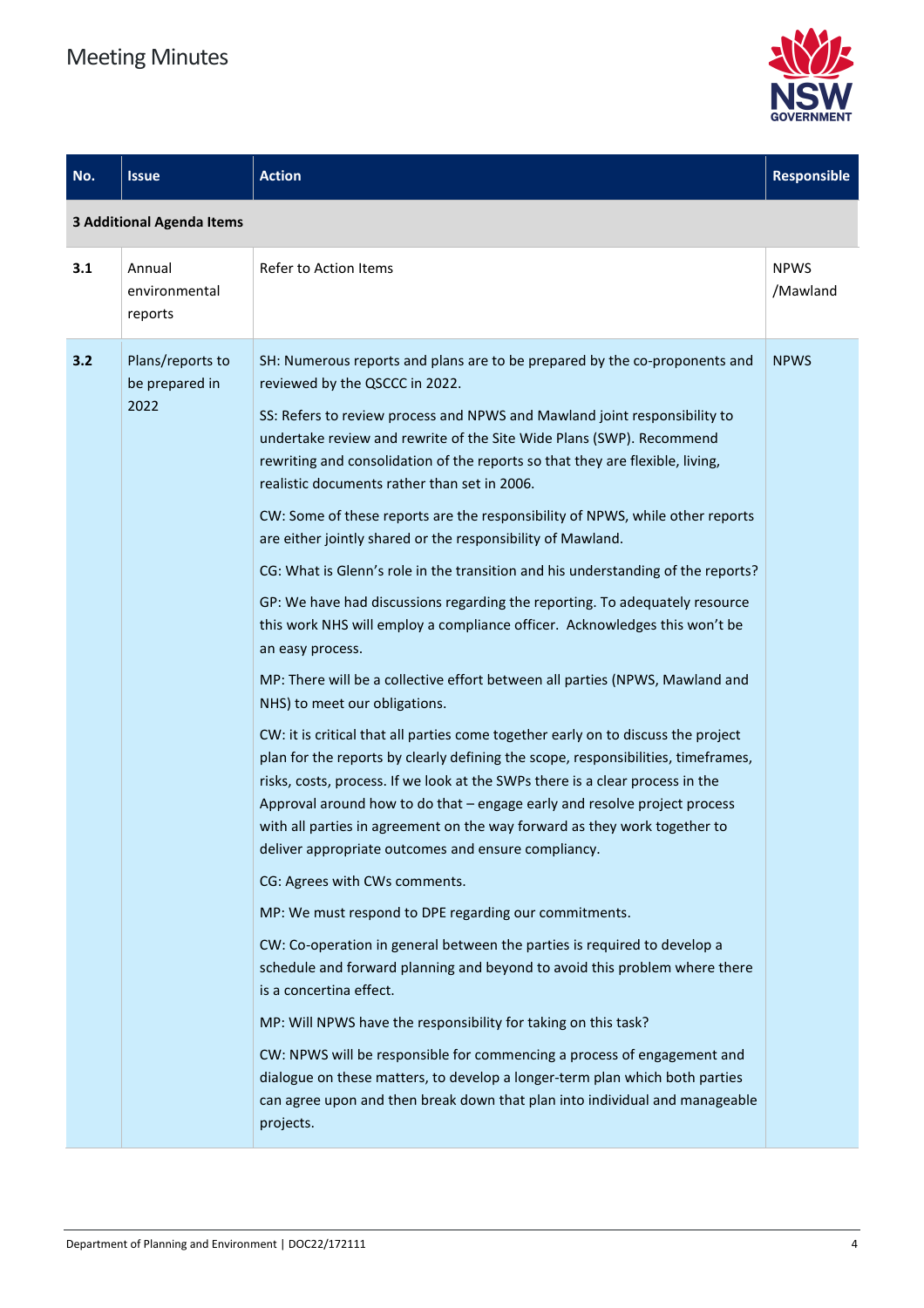

| MP: we should do that soon, as we have to get something to DPE within a<br>short period of time in order to give them an understanding of the timing and<br>our commitment, noting that our commitment is now NHS' commitment too.<br>CW: Yes, we need to have that initial meeting and resolve the next steps.                                                                                                                 | No. | <b>Issue</b> | <b>Action</b> | <b>Responsible</b> |
|---------------------------------------------------------------------------------------------------------------------------------------------------------------------------------------------------------------------------------------------------------------------------------------------------------------------------------------------------------------------------------------------------------------------------------|-----|--------------|---------------|--------------------|
| Happy to arrange a time to commence that work. NPWS Business Delivery<br>handle any lease matters and our team (NPWS Operational) handle the<br>Operation and implementation matters. The Management Plans are under our<br>remit. We will take up this with NHS at a later date but we need to provide<br>Business Delivery with advice on our position going forward.<br>All members agreed that the SWPs need to be updated. |     |              |               |                    |

#### **4 Presentations**

| 4.1 | Planned presentation on Movable Heritage postponed to a forthcoming meeting. |
|-----|------------------------------------------------------------------------------|
|-----|------------------------------------------------------------------------------|

#### **5 Reports**

| 5.1 | <b>NPWS Report</b> |                                                                                                                                           | <b>NPWS</b> |
|-----|--------------------|-------------------------------------------------------------------------------------------------------------------------------------------|-------------|
|     |                    | <b>QSCCC Vacant Positions</b>                                                                                                             |             |
|     |                    | Expressions of interest advertisements for the two vacant roles on the<br>$\epsilon$<br>QSCCC have been drafted in the following formats: |             |
|     |                    | local print/digital newspapers<br>$\circ$                                                                                                 |             |
|     |                    | <b>EES QSCCC webpage</b><br>$\circ$                                                                                                       |             |
|     |                    | Stakeholder letter<br>$\circ$                                                                                                             |             |
|     |                    | The EOI is likely to be advertised via the following channels (to be<br>$\bullet$<br>confirmed with NPWS Public Affairs team):            |             |
|     |                    | NPWS social media<br>$\circ$                                                                                                              |             |
|     |                    | <b>Manly Daily</b><br>$\circ$                                                                                                             |             |
|     |                    | <b>Manly Observer</b><br>$\circ$                                                                                                          |             |
|     |                    | Northern Beaches Review<br>$\circ$                                                                                                        |             |
|     |                    | Koori Mail<br>$\circ$                                                                                                                     |             |
|     |                    | DPC Board and Committees Register - Director approval of<br>$\circ$<br>completed Administrator Form is needed                             |             |
|     |                    | Northern Beaches Council website and information boards<br>$\circ$                                                                        |             |
|     |                    | LALCs and Aboriginal stakeholder groups<br>$\circ$                                                                                        |             |
|     |                    | <b>QSCCC member contacts</b><br>$\circ$                                                                                                   |             |
|     |                    | MQS/North Head stakeholder and mailing lists<br>$\circ$                                                                                   |             |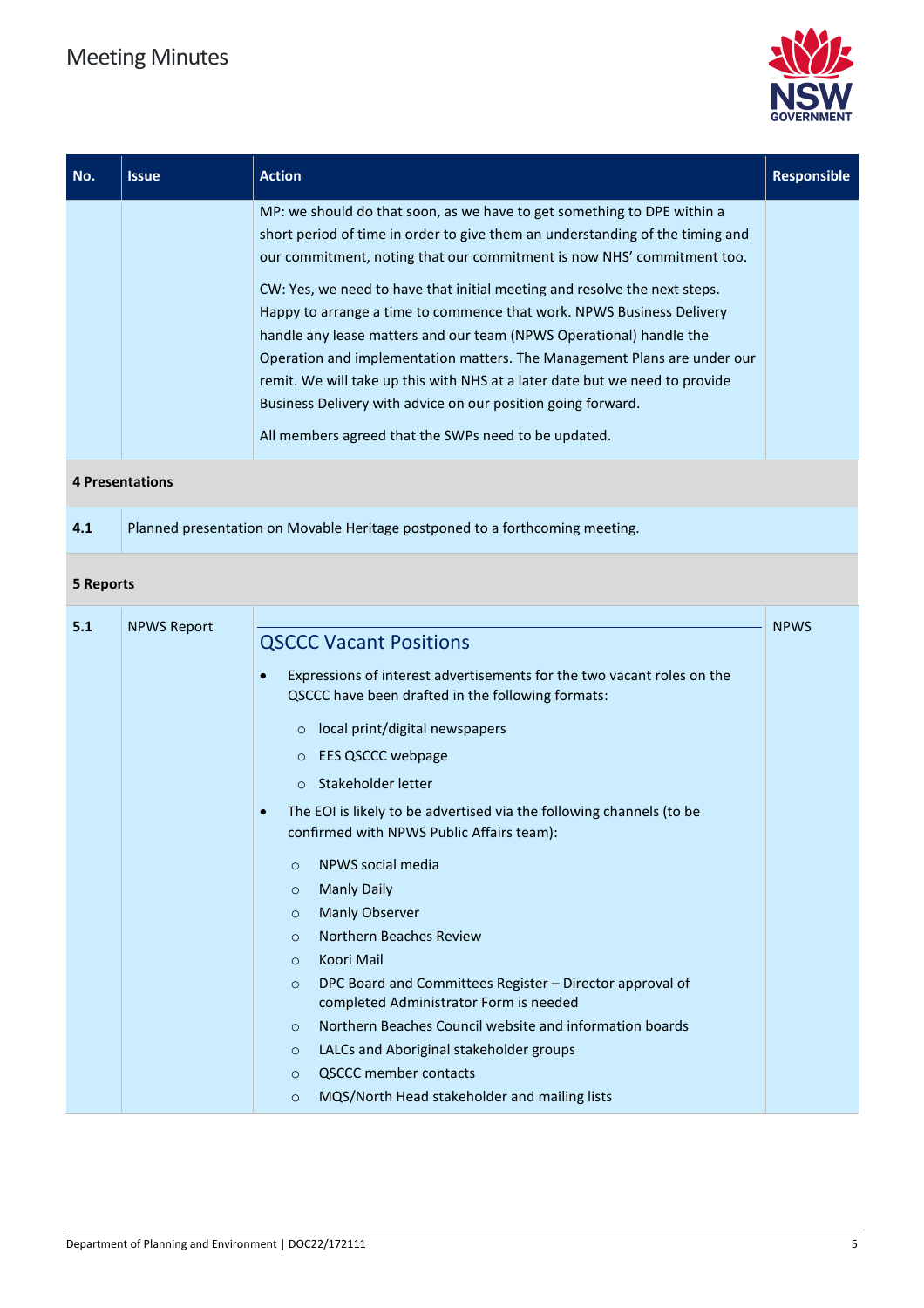

### Annual Environmental Reporting

- Following submission of the Annual Environmental Reports (AER) for reporting periods 2018-2019 and 2020 to DPE on 21 January 2022, NPWS and MQS were granted an extension of time by DPE and were directed to:
	- o Extend the Stakeholder Consultation AER review period for another 4 weeks to account for shutdown times over Christmas and the new year.
	- o Revise the AERs in response to comments received from stakeholders and DPE feedback; and
	- o Submit the AERs on the new due date of Friday 4 March 2022 (originally set at this Friday 21 January).
- Comments received from stakeholders were included in the revised versions of the Reports distributed to stakeholders for their review on 19 January 2022 with a comment closing date of 16-17 February 2022.
- Previous comments have been received by the QSCCC Chairperson. NPWS and MQS welcome additional comments from any of the QSCCC members.
- Accordingly, NPWS and MQS are continuing to work with Consultants SNC Lavalin to revise and finalise the Reports for resubmission to DPE on or before the 4 March 2022.

#### Independent Audit

- Rebecca Yit, NPWS ELO and Suzanne Stanton and Max Player, Mawland participated in a site inspection and document review meeting on Thursday 3 February 2022 as part of the Independent Audit conducted by lead auditor, Nick Ballard of WolfPeak.
- A copy of the draft Independent Audit Report examining project compliance against the Conditions of Consent will be provided to stakeholders, including the QSCCC, for their review and feedback prior to the finalisation of the Report.
- WolfPeak are due to deliver the final Report to DPE on or before 1 June 2022.

#### Site Wide Plans

- NPWS and Mawland have commenced working together to review and update the suite of site-specific management documentation known as the Site Wide Plans (SWPs).
- 17 individual SWPs are identified in the QS Planning Approval, including:
	- o Environmental Management Plan
	- o Aboriginal Heritage Management Plan
	- o Access Strategy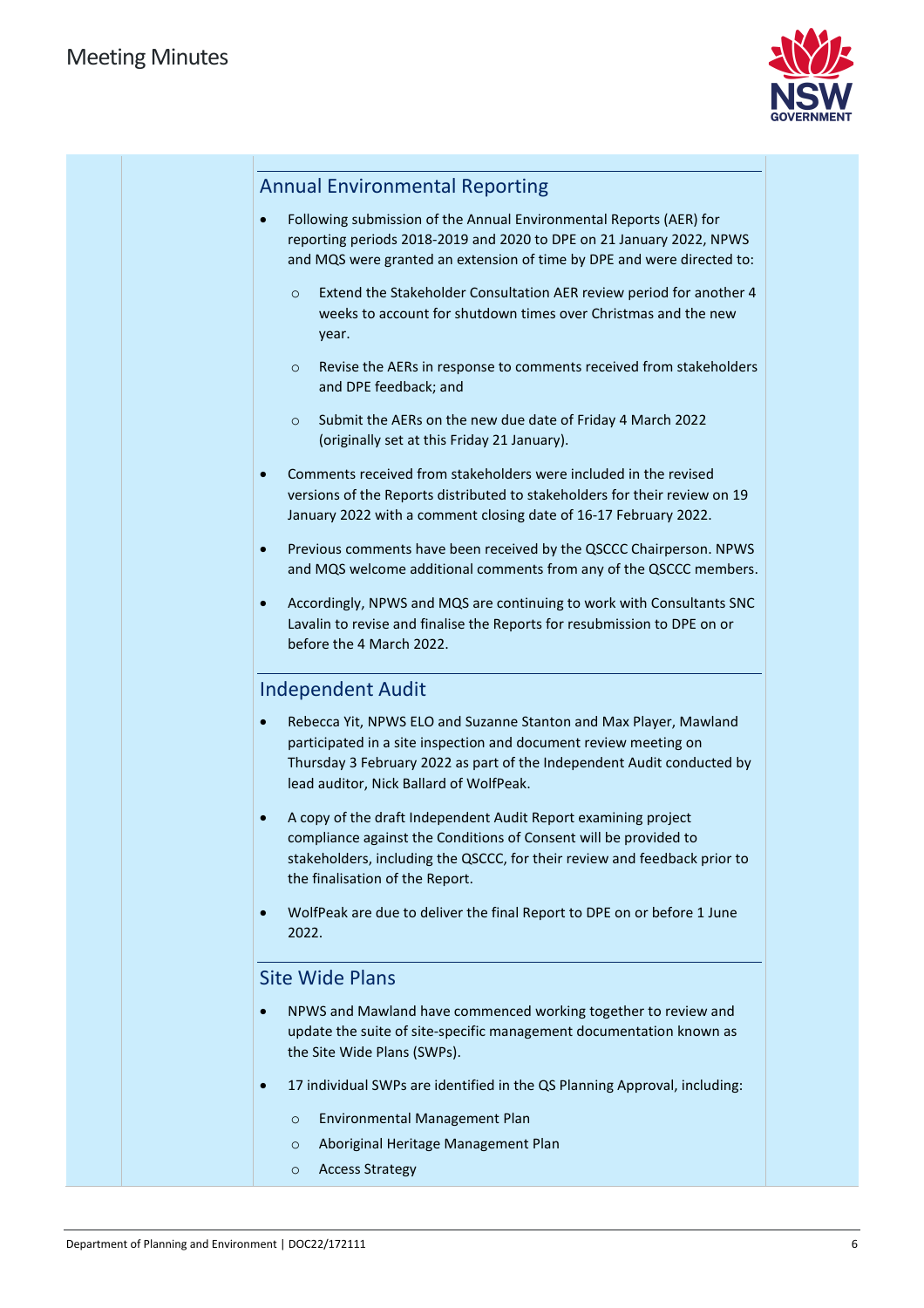

| No. | <b>Issue</b> | <b>Action</b>                                                                                                                                                                                                                                                                                                                                                                                                                                                                                                                                                                                                                                                                                                                                                                                                                                                                                                                                                                                                                                                                                                                                                                                                                                                                                                                                                                                                                                                                                                                                                                                                                                                                                                                                                                                                                                                                                           | <b>Responsible</b> |
|-----|--------------|---------------------------------------------------------------------------------------------------------------------------------------------------------------------------------------------------------------------------------------------------------------------------------------------------------------------------------------------------------------------------------------------------------------------------------------------------------------------------------------------------------------------------------------------------------------------------------------------------------------------------------------------------------------------------------------------------------------------------------------------------------------------------------------------------------------------------------------------------------------------------------------------------------------------------------------------------------------------------------------------------------------------------------------------------------------------------------------------------------------------------------------------------------------------------------------------------------------------------------------------------------------------------------------------------------------------------------------------------------------------------------------------------------------------------------------------------------------------------------------------------------------------------------------------------------------------------------------------------------------------------------------------------------------------------------------------------------------------------------------------------------------------------------------------------------------------------------------------------------------------------------------------------------|--------------------|
|     |              | Asbestos Sampling and Replacement Strategy<br>$\circ$<br><b>Emergency and Evacuation Plan</b><br>$\circ$<br>Erosion and Sedimentation Plan<br>$\circ$<br>Heritage Landscape Master Plan<br>$\circ$<br>Infrastructure Control Plan<br>$\circ$<br><b>Inscriptions Management Plan</b><br>$\circ$<br><b>Internal Fit Out Plan</b><br>$\circ$<br>Interpretation Plan<br>$\circ$<br>Movable Heritage and Resource Collection Plan<br>$\circ$<br>Noise Management Plan<br>$\circ$<br>Outdoor Visitor Infrastructure Plan<br>$\circ$<br>Predator and Pest Control Plan<br>$\circ$<br><b>Security Plan</b><br>$\circ$<br>Waste Management Plan<br>$\circ$<br>Except for the Movable Heritage and Resource Collection Plan 2021, all<br>$\bullet$<br>SWPs require review and update to comply with relevant conditions in the<br>Approval, ensure currency and fitness for purpose.<br>Along with other stakeholders, the QSCCC will be afforded an opportunity<br>$\bullet$<br>to review and submit feedback on the draft versions of the updated SWPs.<br>Based on preliminary project scheduling, a process of stakeholder review<br>and consultation for the SWPs is anticipated to occur in late 2022.<br>Threatened Species / EEC conservation, bandicoots,<br>penguins<br><b>Long-nosed Bandicoots</b><br>NPWS has received the draft report on the Long-nosed Bandicoot<br>Monitoring Program for the 20/21 breeding season. Once finalised, the<br>report will be made available for distribution to the QSCCC along with the<br>Report on the Little Penguin monitoring program for the same period.<br><b>Little Penguins</b><br>NPWS has received the Manly Little Penguin Recovery Program 2020/21<br>$\bullet$<br>Final Monitoring Report (September 2021) for the 20/21 breeding season.<br>As previously shared with the QSCCC, the key findings from the Report are<br>$\bullet$<br>as follows: |                    |
|     |              | Monitoring period shortened (July-Dec 2020) due to COVID.<br>$\circ$<br>This season breeding was the lowest on record; breeding pairs 23,<br>$\circ$<br>eggs laid 60, fledgings 51, active nests 29.                                                                                                                                                                                                                                                                                                                                                                                                                                                                                                                                                                                                                                                                                                                                                                                                                                                                                                                                                                                                                                                                                                                                                                                                                                                                                                                                                                                                                                                                                                                                                                                                                                                                                                    |                    |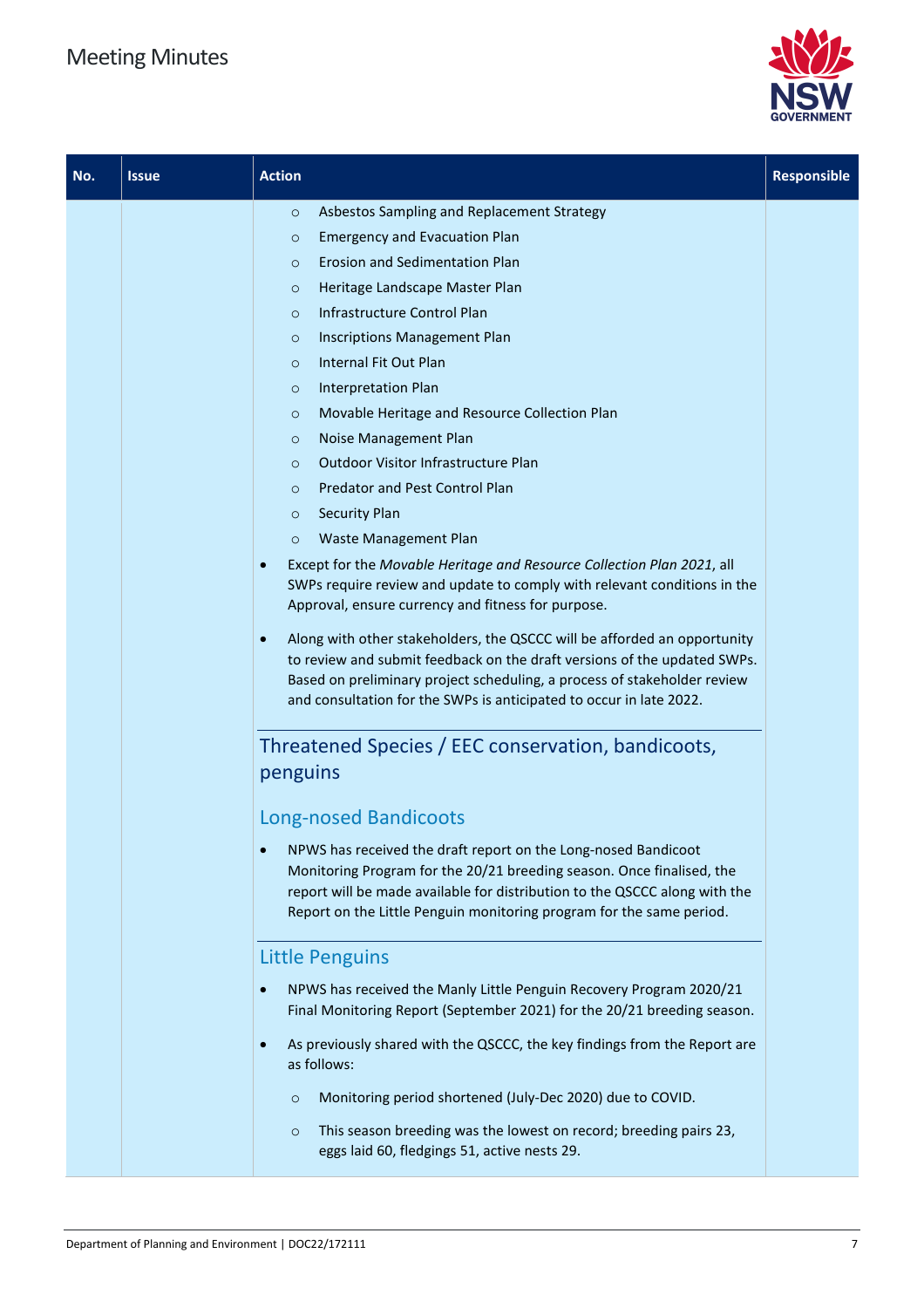

| No. | <b>Issue</b> | <b>Action</b>                                                                                                                                                                                                                                                                                                                                                                                                                                                                                                                                | <b>Responsible</b> |
|-----|--------------|----------------------------------------------------------------------------------------------------------------------------------------------------------------------------------------------------------------------------------------------------------------------------------------------------------------------------------------------------------------------------------------------------------------------------------------------------------------------------------------------------------------------------------------------|--------------------|
|     |              | No breeding activity detected at the Q. Station Boilerhouse site,<br>$\circ$<br>despite being the most significant and consistent breeding area at<br>Manly.                                                                                                                                                                                                                                                                                                                                                                                 |                    |
|     |              | Along with no breeding detected within AIPM property, loss of<br>$\circ$<br>breeding at these two sites has had significant impact on the<br>breeding output of the Manly Penguin population.                                                                                                                                                                                                                                                                                                                                                |                    |
|     |              | Population not able to recover from fox incursion 2015-pre breeding<br>$\circ$<br>season, foxes responsible for 4 direct kills and death of at least 1<br>chick.                                                                                                                                                                                                                                                                                                                                                                             |                    |
|     |              | Ongoing losses not sustainable for the population at its now low<br>$\circ$<br>levels.                                                                                                                                                                                                                                                                                                                                                                                                                                                       |                    |
|     |              | A copy of the Report will be made available to the QSCCC together with<br>the Report on the Bandicoot Monitoring once finalised. This is likely to<br>occur before the next QSCCC meeting for Q2 2022.                                                                                                                                                                                                                                                                                                                                       |                    |
|     |              | NPWS is creating a Little Penguin Protection Plan - an internal procedural<br>$\bullet$<br>document to protect Manly's endangered little penguin population. The<br>Plan outlines both standard and scalable responses to threats to the<br>population, such as dog, cat, or fox activity on North Head. By collating all<br>available information about threats to the population and creating a staff<br>guide for appropriate responses in the Plan, NPWS aim to improve the<br>efficiency and effectiveness of organisational responses. |                    |
|     |              | <b>Sea Grass</b>                                                                                                                                                                                                                                                                                                                                                                                                                                                                                                                             |                    |
|     |              | In accordance with the requirements of the Project Consent, MQS<br>engaged consultants EcoDivers to conduct an assessment of sea-grass in<br>Quarantine Beach bay during early to mid February 2022.                                                                                                                                                                                                                                                                                                                                         |                    |
|     |              | Once finalised, the results of the assessment will be shared with the<br>$\bullet$<br>QSCCC at a forthcoming meeting.                                                                                                                                                                                                                                                                                                                                                                                                                        |                    |
|     |              | Pest & Weed Management                                                                                                                                                                                                                                                                                                                                                                                                                                                                                                                       |                    |
|     |              | Rabbit shoots continue to be undertaken on a six-weekly basis. NPWS will<br>$\bullet$<br>continue to liaise with MQS to schedule shoots.                                                                                                                                                                                                                                                                                                                                                                                                     |                    |
|     |              | Ongoing 6 weekly ongoing baiting program with 1080 capsules in canid<br>$\bullet$<br>pest ejectors and 1080 ground baits at North Head.                                                                                                                                                                                                                                                                                                                                                                                                      |                    |
|     |              | In response to a report of possible off-target weed spraying during<br>$\bullet$<br>Pampas Grass management at North Head, NPWS followed up with<br>contractors Apunga to investigate the claim. An inspection was<br>undertaken, and it was confirmed sprayed pampas was dying off and<br>minor spray damage had occurred to Garnier Grass - confirming the<br>report of off-target spraying to native species.                                                                                                                             |                    |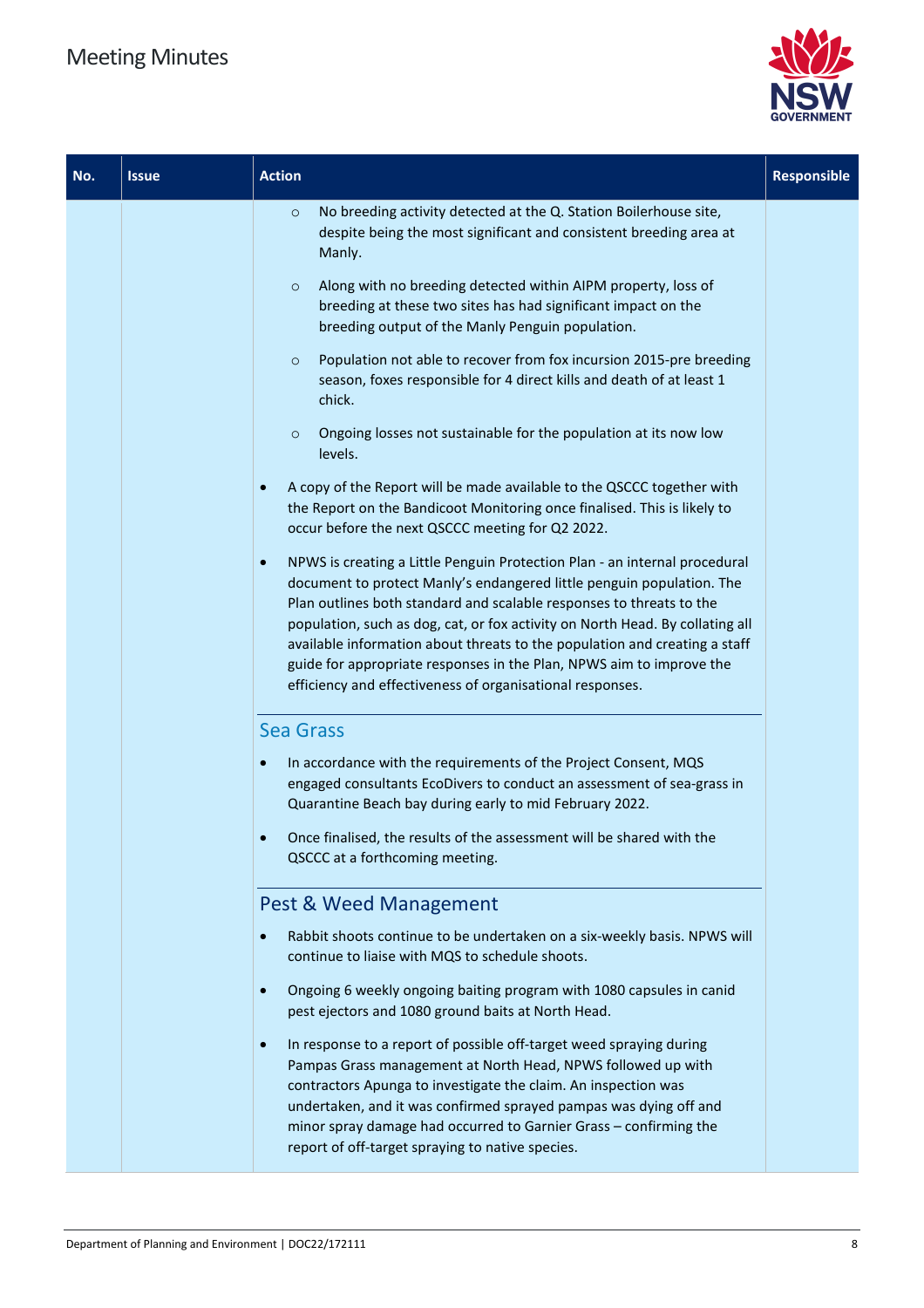

| No. | <b>Issue</b> | <b>Action</b>                                                                                                                                                                                                                                                                                                                                                                                                                                                                                                                                                                                         | Responsible |
|-----|--------------|-------------------------------------------------------------------------------------------------------------------------------------------------------------------------------------------------------------------------------------------------------------------------------------------------------------------------------------------------------------------------------------------------------------------------------------------------------------------------------------------------------------------------------------------------------------------------------------------------------|-------------|
|     |              | Pampas Grass tends to grow amongst other desirable plants making<br>$\circ$<br>it difficult to target during a heavy infestation.<br>Contractors were directed to increase their awareness of possible off-<br>$\circ$<br>target spraying while undertaking pampas eradication work.                                                                                                                                                                                                                                                                                                                  |             |
|     |              | Movable Heritage & Heritage Grant<br>(as provided by Elizabeth Broomhead)<br>In accordance with the lease agreement, NPWS is to provide curatorial<br>$\bullet$<br>services to support the lessee in delivering good outcomes for the<br>Quarantine Station collection. The NPWS Curator position currently fulfils<br>this requirement by providing up to 10 hours assistance per week. The                                                                                                                                                                                                          |             |
|     |              | NPWS curator is a member of the NPWS Historic and World Heritage<br>Team and provides advice and support in the management of all of the<br>NPWS collections throughout NSW.                                                                                                                                                                                                                                                                                                                                                                                                                          |             |
|     |              | The Quarantine Station Movable Heritage Collection Plan, originally<br>$\bullet$<br>prepared in 2007, was reviewed and updated in 2021 by the NPWS<br>Curator, and now provides a list of practical actions and recommendations<br>required for the continued management of the collection. One of the<br>conditions of planning approval for the Quarantine Station Project is that<br>the NSW Heritage Council approves any reviewed version of the Plan.<br>NPWS is waiting for a response from Heritage NSW on the procedures<br>necessary for Heritage NSW to approve the Plan.                  |             |
|     |              | Based on the revised Quarantine Station Movable Heritage Collection Plan<br>$\bullet$<br>and the priorities from that plan agreed to with the lessee Mawland, the<br>NPWS curator has prepared five project plans for priority works on the<br>collection. These plans include:                                                                                                                                                                                                                                                                                                                       |             |
|     |              | <b>Collection Training for staff</b><br>$\circ$                                                                                                                                                                                                                                                                                                                                                                                                                                                                                                                                                       |             |
|     |              | <b>Volunteer Collection Projects</b><br>$\circ$                                                                                                                                                                                                                                                                                                                                                                                                                                                                                                                                                       |             |
|     |              | <b>Collection Storage</b><br>$\circ$                                                                                                                                                                                                                                                                                                                                                                                                                                                                                                                                                                  |             |
|     |              | Photographs and Oral Histories<br>$\circ$                                                                                                                                                                                                                                                                                                                                                                                                                                                                                                                                                             |             |
|     |              | Interpretation Panels.<br>$\circ$                                                                                                                                                                                                                                                                                                                                                                                                                                                                                                                                                                     |             |
|     |              | The plans have been on hold due to limitations on travel and meetings<br>$\bullet$<br>imposed by COVID and the priorities may change with a new lessee.                                                                                                                                                                                                                                                                                                                                                                                                                                               |             |
|     |              | In November 2021, the NPWS curator worked closely with the lessee<br>$\bullet$<br>Mawland to assist them with preparing a Commonwealth<br>Government Australian Heritage Grants application. If successful, the<br>project will include an immersive exhibition located in buildings such as<br>the shower block within the historic Wharf Precinct, and the focus will be<br>on interpreting the concept and practice of quarantine. The experience<br>will connect visitors lived experiences of the current pandemic to<br>fascinating and emotional stories of past detainees at the Station. The |             |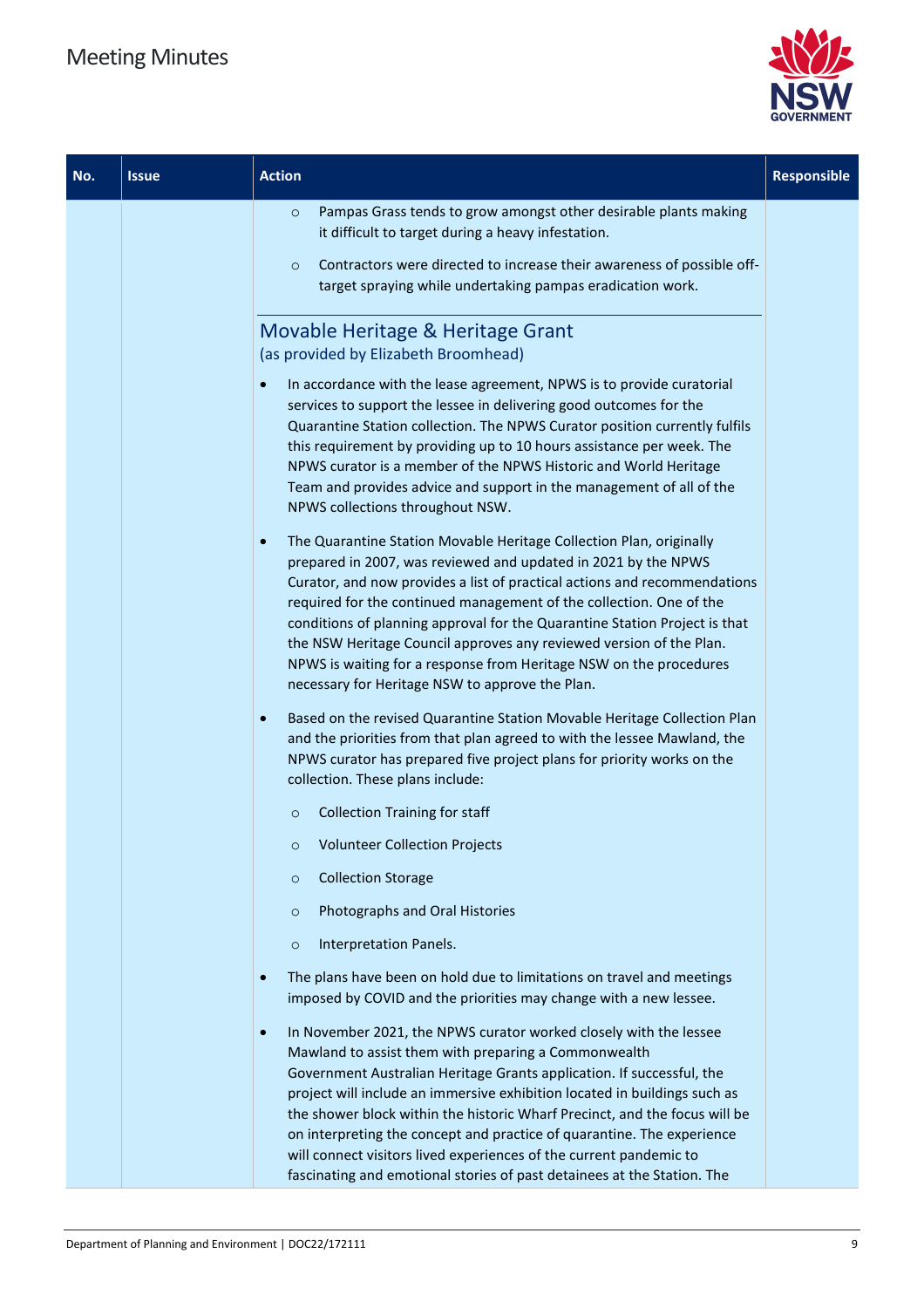

| No. | <b>Issue</b> | <b>Action</b>                                                                                                                                                                                                                                                                                                                                                                                   | Responsible |
|-----|--------------|-------------------------------------------------------------------------------------------------------------------------------------------------------------------------------------------------------------------------------------------------------------------------------------------------------------------------------------------------------------------------------------------------|-------------|
|     |              | creative company Grumpy Sailor agreed to partner with Mawland in<br>applying for the grant of \$400,000. Successful grant applicants will be<br>notified of the outcome of their applications by the Commonwealth<br>Government in March - May 2022.                                                                                                                                            |             |
|     |              | The Quarantine Station collection is accessible to the public via the online<br>$\bullet$<br>Ehive Collection Management database at www.ehive.com The database<br>is now managed and supported by NPWS. It contains 2,665 public object<br>records, provides 20 GB of data storage and is renewed yearly on 25 June<br>2022.                                                                   |             |
|     |              | The Manager Historic and World Heritage recently attended an<br>$\bullet$<br>introductory NPWS meeting with NHS the new lessee, and explained the<br>role of the NPWS Curator in supporting the lessee in the management of<br>the Quarantine Station Movable Heritage Collection.                                                                                                              |             |
|     |              | <b>Transport to Quarantine Station</b>                                                                                                                                                                                                                                                                                                                                                          |             |
|     |              | MQS have been liaising with NRMA regarding the resumption of regular<br>$\bullet$<br>(pre-COVID) ferry services on the harbour and the potential inclusion of<br>the Quarantine Station stop into the 2022 Spring into Summer program.<br>Discussions are ongoing between parties on this matter.                                                                                               |             |
|     |              | Proposed Open Days for 2022                                                                                                                                                                                                                                                                                                                                                                     |             |
|     |              | MQS have requested NPWS, QSCCC and the Northern Beaches Council<br>$\bullet$<br>consent for the following proposed Open Days at Quaran-tine Station, in<br>accordance with Consent Conditions 126 and 127:                                                                                                                                                                                      |             |
|     |              | Sun 1st May 2022 - Quarantine Curiosities                                                                                                                                                                                                                                                                                                                                                       |             |
|     |              | Quarantine Curiosities Open Day will showcase the hidden,<br>unexpected, and often quirky stories, history, items and artefacts<br>found at the Quarantine Station site                                                                                                                                                                                                                         |             |
|     |              | Sun 18th September 2022 - Portraying Quarantine                                                                                                                                                                                                                                                                                                                                                 |             |
|     |              | The Portraying Quarantine Open day will have a focus on the various<br>depictions that have been created of the heritage North Head<br>Quarantine Station site. The site has been and continues to be a<br>source of inspiration and critical research for novelists, academics and<br>artists. Textbooks, novels, essays, heritage photographs and artwork<br>all give differing perspectives. |             |
|     |              | NPWS are reviewing the information submitted by Mawland.                                                                                                                                                                                                                                                                                                                                        |             |
|     |              | <b>Commemorative Plaques for WW1 Nurses</b><br>Bronze plaques to honour two Australian WW1 nurses, Elizabeth<br>McGregor and Annie Egan, who died in service at Quarantine Station were                                                                                                                                                                                                         |             |
|     |              | unveiled at a commemorative event held on 5 December 2021.                                                                                                                                                                                                                                                                                                                                      |             |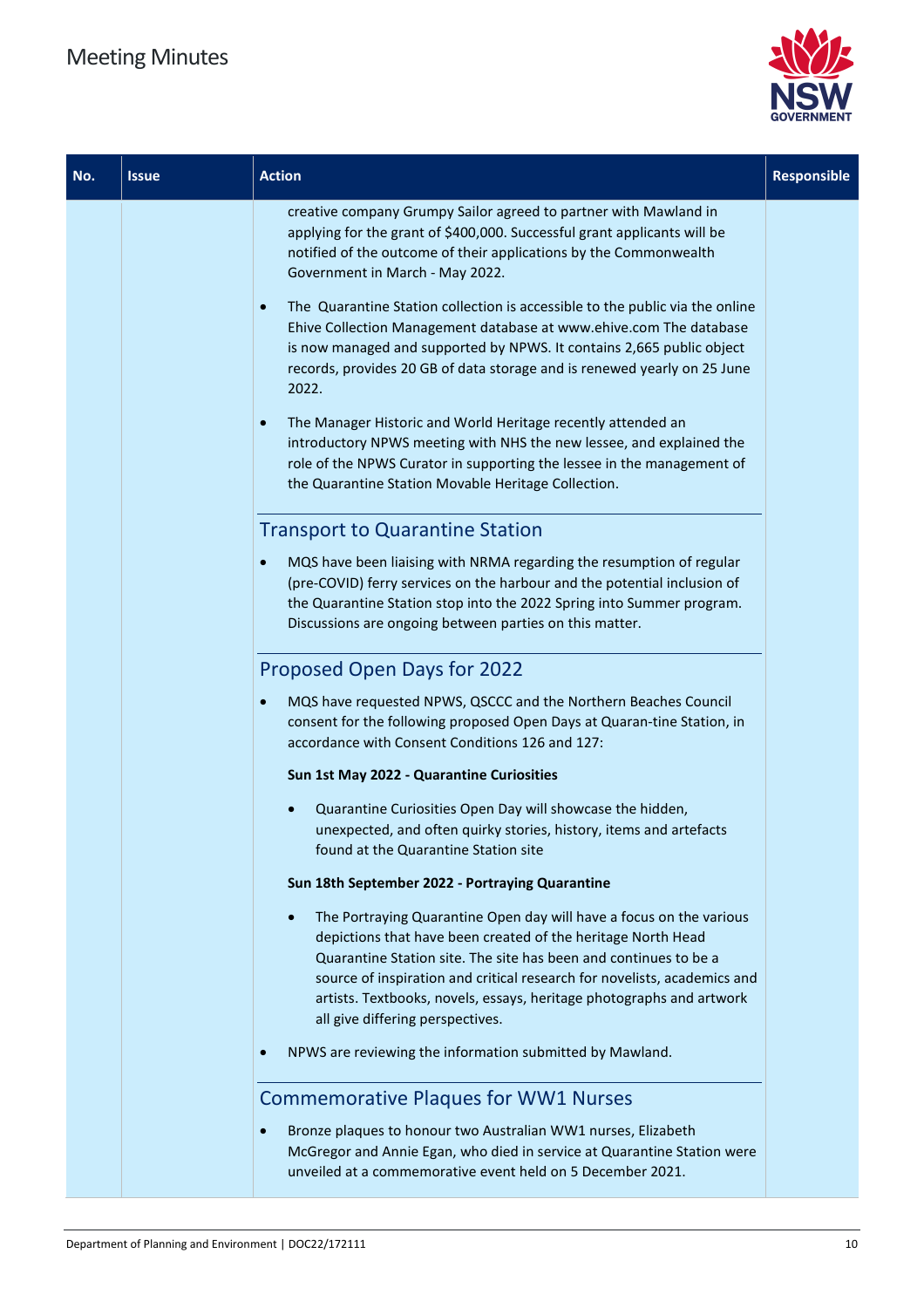

| No. | <b>Issue</b> | <b>Action</b>                                                                                                                                                                                                                                                                                        | Responsible |
|-----|--------------|------------------------------------------------------------------------------------------------------------------------------------------------------------------------------------------------------------------------------------------------------------------------------------------------------|-------------|
|     |              | NPWS and MQS liaised with proponent Allan Miles from Operation Pilgrim<br>$\bullet$<br>to install the plaques on movable stands within the interior of Hospital<br>building 2 (H2).                                                                                                                  |             |
|     |              | w                                                                                                                                                                                                                                                                                                    |             |
|     |              | <b>Update on North Head lookouts</b>                                                                                                                                                                                                                                                                 |             |
|     |              | The detailed plans for the new lookouts have been completed. The feedback<br>received contributed to the finalised design including:                                                                                                                                                                 |             |
|     |              | Refinement of the lookout structures including seating and design<br>$\bullet$<br>elements.                                                                                                                                                                                                          |             |
|     |              | Flat top balustrades have been incorporated.                                                                                                                                                                                                                                                         |             |
|     |              | The selection of materials is finalised. Sandstone will be the dominant<br>$\bullet$<br>material used for the lookout surfaces, pathways and seating to reflect the<br>natural environment. Granite has also been incorporated as part of the<br>design for its durability in this exposed location. |             |
|     |              | Interpretation for the lookouts has been developed. This reflects the<br>$\bullet$<br>concepts of Burragula ('sunset', the Southern Lookout) and Yiningma ('a<br>cliff edge', the northern lookout) as described in the design document.                                                             |             |
|     |              | The lookouts project is expected to start shortly with the demolition of the old<br>lookouts. The works program is scheduled to take approximately 6 months.<br>During this time, replacement of the damaged fencing is also expected to<br>occur.                                                   |             |
|     |              | This work will require the ongoing closure of the loop end of the North Head<br>Scenic Drive and Fairfax Track. We appreciate the impact of these works on                                                                                                                                           |             |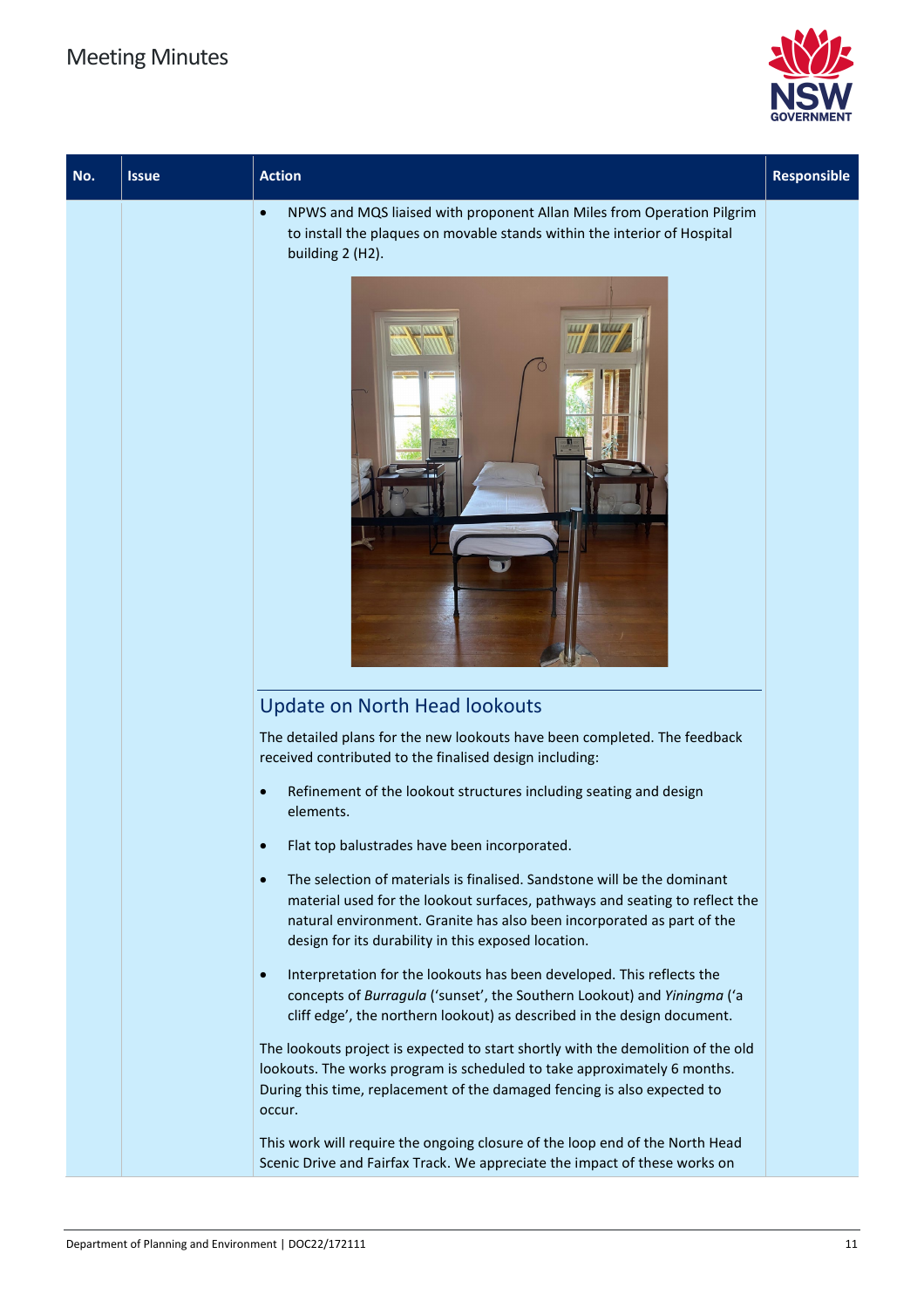

| No. | <b>Issue</b> | <b>Action</b>                                                                                                                                                                                                                                                                                                                               | <b>Responsible</b> |
|-----|--------------|---------------------------------------------------------------------------------------------------------------------------------------------------------------------------------------------------------------------------------------------------------------------------------------------------------------------------------------------|--------------------|
|     |              | our visitors and thank you for your patience and understanding while these<br>works are underway.                                                                                                                                                                                                                                           |                    |
|     |              | Update on North Head Scenic Area safety and access<br>improvements                                                                                                                                                                                                                                                                          |                    |
|     |              | Since December 2021 the following work has been undertaken:                                                                                                                                                                                                                                                                                 |                    |
|     |              | New footpath and kerbing along North Head Scenic Drive from the<br>$\bullet$<br>carparks to the loop road and new pedestrian crossing at the Fairfax<br>carpark entry is complete.                                                                                                                                                          |                    |
|     |              | A new concrete fire trail driveway connecting North Head Scenic Drive to<br>$\bullet$<br>the Harbour Trust track entry is complete.                                                                                                                                                                                                         |                    |
|     |              | Drainage works along North Head Scenic Drive is complete.                                                                                                                                                                                                                                                                                   |                    |
|     |              | Resealing of North Head Scenic Road from the start of the loop road to the<br>$\bullet$<br>Fairfax carpark entry is complete.                                                                                                                                                                                                               |                    |
|     |              | Earthworks and landscaping at Carpark 1 and Carpark 2 are underway.<br>$\bullet$                                                                                                                                                                                                                                                            |                    |
|     |              | Additional improvements to stormwater drainage at Carpark 2 is<br>$\bullet$<br>underway.                                                                                                                                                                                                                                                    |                    |
|     |              | <b>Visitor access to North Head</b>                                                                                                                                                                                                                                                                                                         |                    |
|     |              | Closures at North Head are required to maintain safety for visitors and the<br>work crews:                                                                                                                                                                                                                                                  |                    |
|     |              | Carpark 1 and Carpark 2 are CLOSED and are expected to be complete in<br>$\bullet$<br>April 2022. Recent heavy rainfall has caused delays to the completion<br>date.                                                                                                                                                                        |                    |
|     |              | Access to the Fairfax track will remain CLOSED as the construction of the<br>lookouts and replacement of damaged fencing will be commencing<br>shortly.                                                                                                                                                                                     |                    |
|     |              | The loop road will remain CLOSED to traffic until mid-2022.<br>$\bullet$                                                                                                                                                                                                                                                                    |                    |
|     |              | Site fencing will be in place at North Head Scenic Drive around the<br>$\bullet$<br>construction zone.                                                                                                                                                                                                                                      |                    |
|     |              | Details of the works can be found on the NPWS website: North Head<br>$\bullet$<br>Scenic Area upgrade   NSW Environment, Energy and Science                                                                                                                                                                                                 |                    |
|     |              | <b>Changes to National Parks Annual Passes</b>                                                                                                                                                                                                                                                                                              |                    |
|     |              | From 20 April 2021 all NPWS annual passes, including complimentary<br>$\bullet$<br>ones, will transition to digital passes (over the next 12-24 months). This<br>means you will not receive a physical pass to display on your windscreen.<br>Like NSW car registrations, your digital pass will be linked to your vehicle<br>number plate. |                    |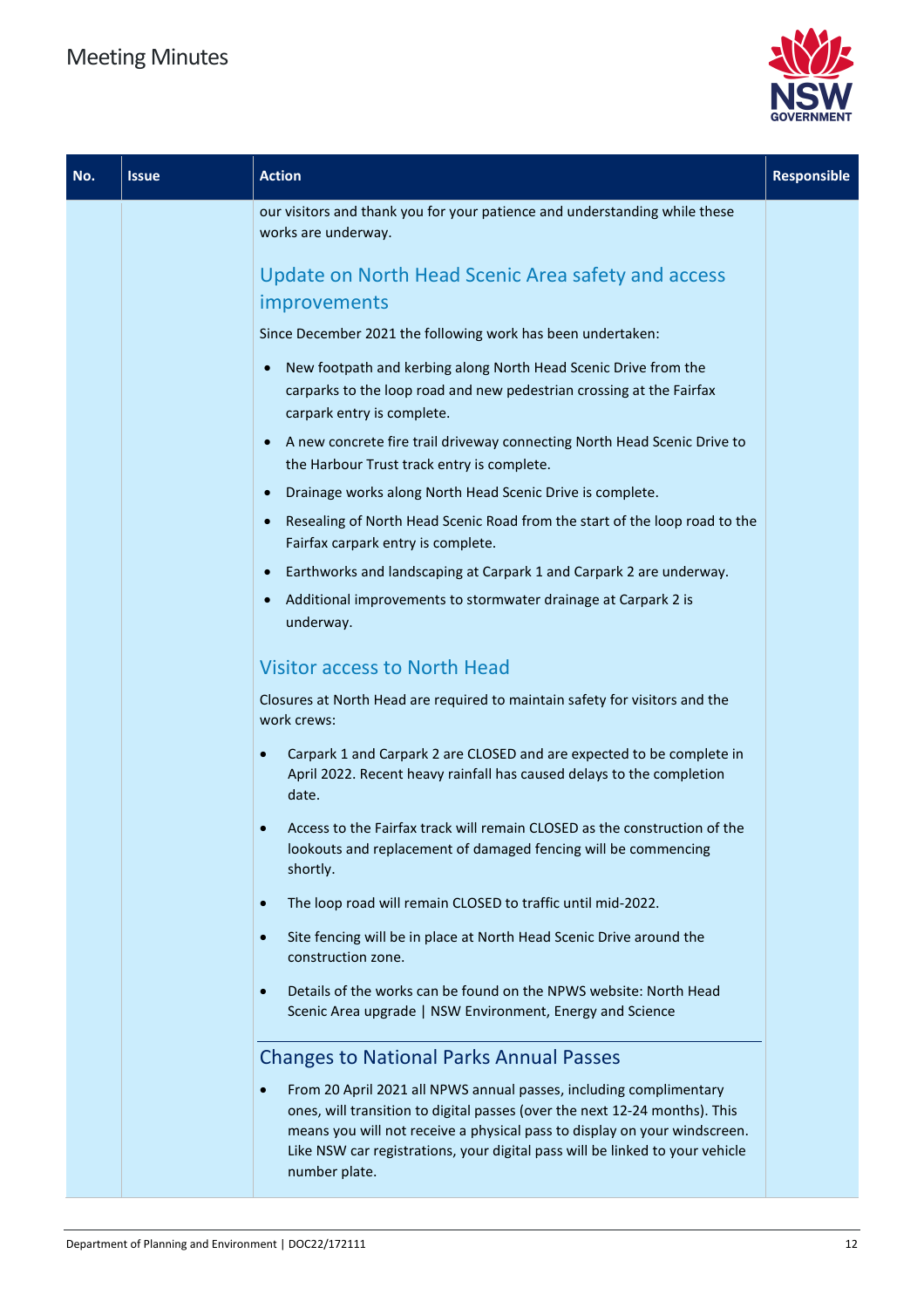

| No. | <b>Issue</b>          | <b>Action</b>                                                                                                                                                                                                                                                                                                                                                                                                                                                                                                                                                                                                                                                                                                                                                                                                                                                                                                                                                                                                                                                                                                                                                                                                                                                                                                                                                                                                                                                                                                                                                                             | <b>Responsible</b> |
|-----|-----------------------|-------------------------------------------------------------------------------------------------------------------------------------------------------------------------------------------------------------------------------------------------------------------------------------------------------------------------------------------------------------------------------------------------------------------------------------------------------------------------------------------------------------------------------------------------------------------------------------------------------------------------------------------------------------------------------------------------------------------------------------------------------------------------------------------------------------------------------------------------------------------------------------------------------------------------------------------------------------------------------------------------------------------------------------------------------------------------------------------------------------------------------------------------------------------------------------------------------------------------------------------------------------------------------------------------------------------------------------------------------------------------------------------------------------------------------------------------------------------------------------------------------------------------------------------------------------------------------------------|--------------------|
|     |                       | All passes, including existing annual passes, remain valid until their expiry<br>$\bullet$<br>date and are still required to be displayed when you visit.<br>Other improvements being made from 20 April include the staged<br>$\bullet$<br>transition to digital day passes. This will commence at some of our most<br>popular parks in Sydney and the Blue Mountains, including Ku-ring-gai<br>Chase, Lane Cove, Kamay Botany Bay and Sydney Harbour National Parks.<br>Entry fee payment machines in these parks will no longer print paper<br>tickets that need to be displayed, instead payment will be linked to a<br>vehicle number plate.<br>Eligible pensioners and concession card holders will continue to be able to<br>apply for entry fee concessions and for the first time will be able to do this<br>online without having to leave home or wait for a pass in the mail. Under the<br>new system, passes will be linked to a vehicle registered in their name or one<br>at their home address.                                                                                                                                                                                                                                                                                                                                                                                                                                                                                                                                                                           |                    |
| 5.2 | <b>Mawland Report</b> | <b>Heritage Grant</b><br>SS: Information was due to be released on 31 January 2022, but no<br>information has been received. Mawland are feeling confident.<br><b>Settlement</b><br>SS: Settlement is due on 28 February. Accor will remain on the site, along with<br>Steve Carrodus, General Manager as licensee.<br><b>Annual Environmental Reports</b><br>SS: Lodged the 2018/19 and 2020 Sustainability Reports (Annual<br>Environmental Reports). We admit there were a number of non-compliances<br>about Open Days and ferries. The reports are out for comment, the 2021<br>Audit is currently underway, and that report will come to the QSCCC for<br>comment.<br>GP intends to submit modification requests to vary the Planning Approval.<br>The Visitor Management Plan from 2006 requires changes. This plan includes<br>visitors required to wear lanyards which they are unwilling to do.<br><b>Open Days</b><br>Mawland have sought Open Day approval for 1st May 'Quarantine Curiosities'.<br>The open day will include a self-guided walk Mawland have developed around<br>the site to showcase cultural heritage and environmental curiosities. Normally<br>this would be a printed document, but the guideline will be given for free.<br>SS: The theme of Open Days must be related to Heritage and Culture. In the<br>past we had offered a back of house tour of the hotel, but this was rejected by<br>DPE as Open Day themes are required to showcase the interpretation and<br>historic significance of the site. Other aspects on Open Day with include wharf | Mawland            |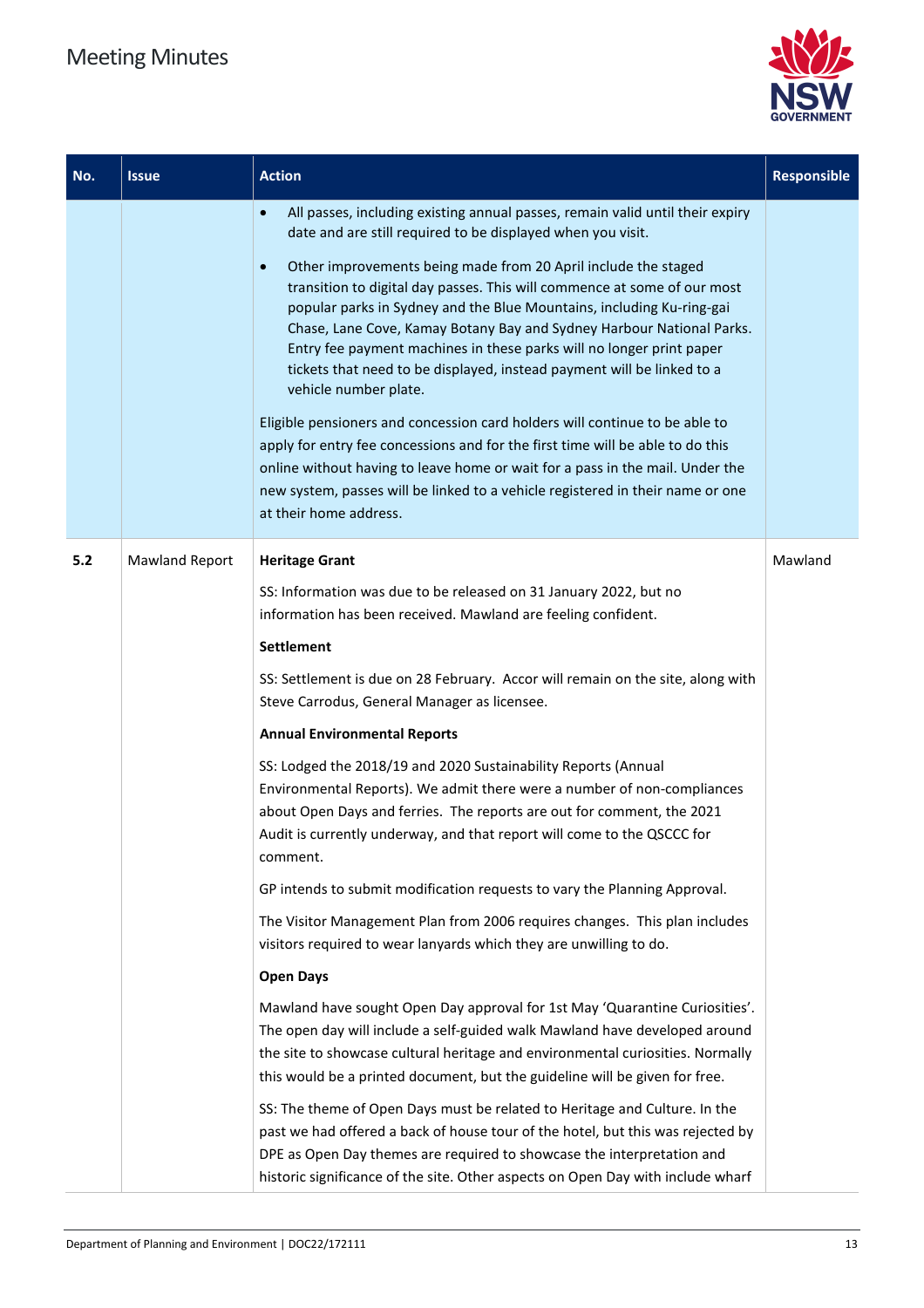

| No. | <b>Issue</b>              | <b>Action</b>                                                                                                                                                                                                                                                                                                                                                                                                                                           | <b>Responsible</b> |
|-----|---------------------------|---------------------------------------------------------------------------------------------------------------------------------------------------------------------------------------------------------------------------------------------------------------------------------------------------------------------------------------------------------------------------------------------------------------------------------------------------------|--------------------|
|     |                           | activities, acoustic music, food, NPWS wildlife encounters stall and self-guided<br>walking tour. Visitors can book for the moveable heritage tour.                                                                                                                                                                                                                                                                                                     |                    |
|     |                           | The Open Day on 18 September 2022 will be themed 'Portraying Quarantine'<br>which will focus on the various depictions of the site, displaying textbooks,<br>novels, essays, heritage photographs, artwork etc. Helen Drew has arranged<br>for talks and book signings. This day will be based around Ghost Boy, and there<br>will be readings from the movie Ghost Boy around the site and childrens'<br>activities. The QSCCC will also have a stand. |                    |
|     |                           | JW: I would like to have a stand for the North Head Sanctuary Foundation.                                                                                                                                                                                                                                                                                                                                                                               |                    |
|     |                           | CB: Open Days need interesting ideas after so many years.                                                                                                                                                                                                                                                                                                                                                                                               |                    |
|     |                           | SS: Open Days are not as important as they used to be, given the site is open<br>continuously to the public. Approximately 200 people usually visit on an Open<br>Day. Mawland have indicated this year when applying to DPE for approval<br>that they believed it wasn't necessary to have overflow parking for 200 people.<br><b>Updates</b>                                                                                                          |                    |
|     |                           | Up to today, there have been no complaints or incidents regarding operation.                                                                                                                                                                                                                                                                                                                                                                            |                    |
|     |                           | Sculptural artworks will be removed from site this weekend, although a<br>number will remain.                                                                                                                                                                                                                                                                                                                                                           |                    |
|     |                           | Reduced operation due to COVID, but weddings and conferences are back on.<br>School excursions are slowly coming back, scheduled for terms 3 and 4.                                                                                                                                                                                                                                                                                                     |                    |
| 5.3 | Chairpersons              | <b>QSCCC Annual Report</b>                                                                                                                                                                                                                                                                                                                                                                                                                              | <b>SH</b>          |
|     | Report                    | SH: is preparing the QSCCC Annual Report for 2021-22 and will submit to DPE<br>over the next few weeks. The two key aspects included in that report are the<br>impacts of COVID on QSCCC and QS operations, as well as the end of an era<br>when Mawland leave and NHS take over.                                                                                                                                                                       |                    |
|     | <b>6 General Business</b> |                                                                                                                                                                                                                                                                                                                                                                                                                                                         |                    |

| 6.1 | Future at Q<br><b>Station</b> | AE: asked QSCCC members what would you most love to see in the future at<br>QS?                                                                                  |  |
|-----|-------------------------------|------------------------------------------------------------------------------------------------------------------------------------------------------------------|--|
|     |                               | JW: Better weed management (weed-free).                                                                                                                          |  |
|     |                               | CG: Preservation of the environment, and continued accessibility. With people<br>continuing to visit the site there is the possibility of damage to the heritage |  |
|     |                               | fabric (built and natural). Updates of the SWPs especially the visitor<br>management plan. Continuation of working with NPWS as a joint venture so it            |  |
|     |                               | isn't seen as a 'private enclave'. The site needs to be valued as a National Park                                                                                |  |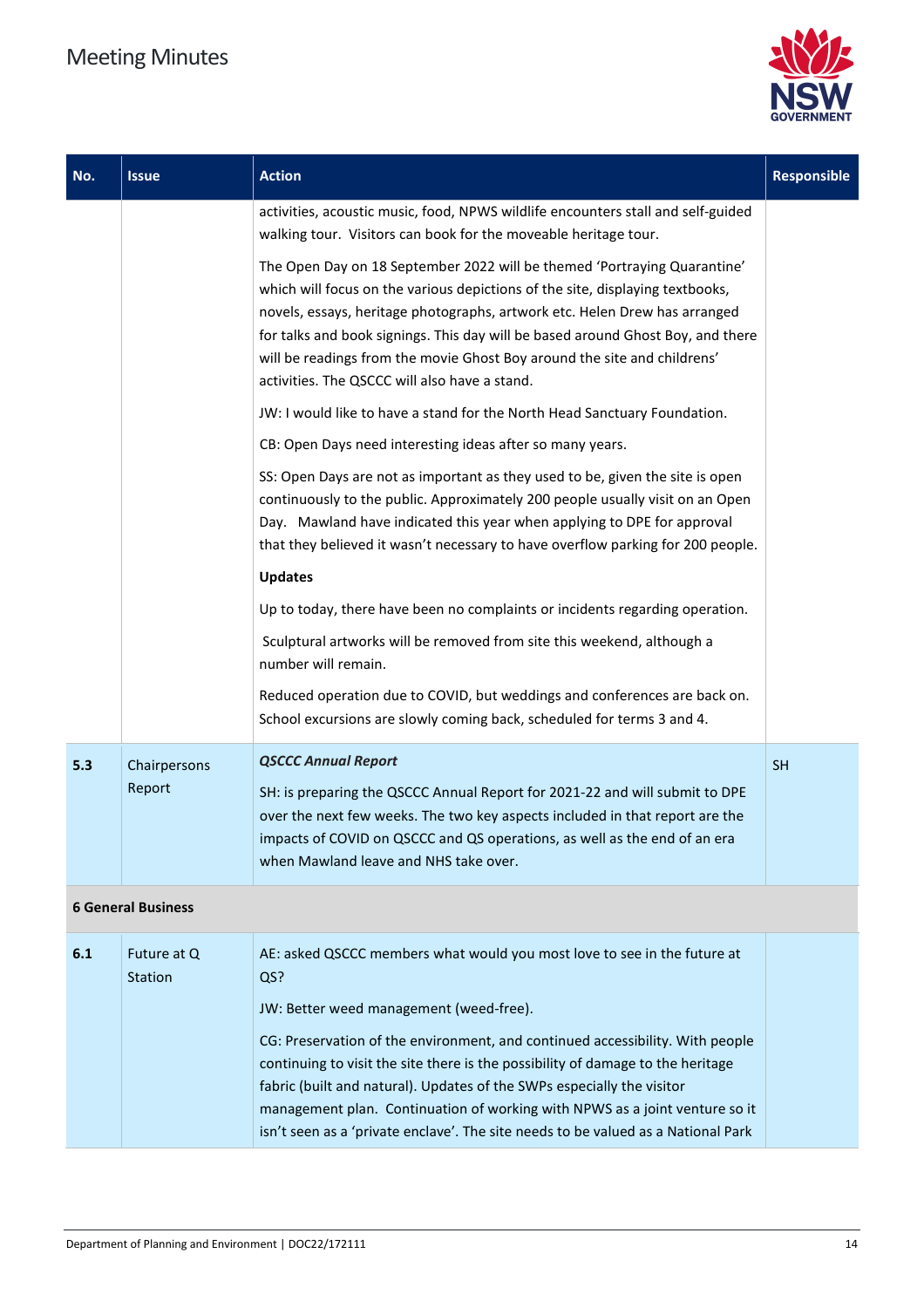

| No. | <b>Issue</b>             | <b>Action</b>                                                                                                                                                                                                                                                                                                              | <b>Responsible</b> |
|-----|--------------------------|----------------------------------------------------------------------------------------------------------------------------------------------------------------------------------------------------------------------------------------------------------------------------------------------------------------------------|--------------------|
|     |                          | which means it is accessible for everybody. Continue the philosophy of<br>Mawland and NPWS.                                                                                                                                                                                                                                |                    |
|     |                          | AE: Is there anything new that hasn't been done in the past that you would like<br>to see?                                                                                                                                                                                                                                 |                    |
|     |                          | CB: This isn't new, but having theatre on site would be great as there is a huge<br>demand.                                                                                                                                                                                                                                |                    |
|     |                          | SS: Previously had the group Defiance doing theatre and opera, and Convict<br>Footprints actors.                                                                                                                                                                                                                           |                    |
|     |                          | CG: Sunset tours, concerts.                                                                                                                                                                                                                                                                                                |                    |
|     |                          | CB: Entertainment adds interest to the site, is innovative and draws people in.                                                                                                                                                                                                                                            |                    |
|     |                          | GP: We want a deeper understanding of the site, and take on board the ideas<br>that MP and SS had if they were here longer, and exploring additional<br>enhancements to the current operation. Getting your feedback is very valuable<br>as you've all been involved with the site for so long and you know it intimately. |                    |
|     |                          | CB: Believes that the locals have forgotten about the site, as well as the<br>'northern' Northern Beaches. There is a huge market here.                                                                                                                                                                                    |                    |
|     |                          | SS: We have guests from the Hills District and the Central Coast.                                                                                                                                                                                                                                                          |                    |
|     |                          | CG: Mawland have done an amazing job in terms of education. They have<br>employed professionals, but excursions have not been possible due to COVID.                                                                                                                                                                       |                    |
|     |                          | SS: Q Station has an online tour as a virtual classroom.                                                                                                                                                                                                                                                                   |                    |
|     |                          | SH: This topic requires more time for discussion at the next QSCCC meeting or<br>a separate meeting.                                                                                                                                                                                                                       |                    |
|     |                          | All agreed that a separate meeting/workshop would be held to discuss ideas<br>for the future of Q Station.                                                                                                                                                                                                                 |                    |
|     | 7 Meeting Closed 10:00am |                                                                                                                                                                                                                                                                                                                            |                    |

## **7.1** Confirm Action Items Confirmed SH Confirmed SH  $\sim$  100  $\mu$  m  $\sim$  100  $\mu$  m  $\sim$  100  $\mu$  m  $\sim$  100  $\mu$ **7.2 Farewell to Max Player and Suzanne Stanton All** All

### Upcoming meetings

Wednesday 11 May 2022, 8.30am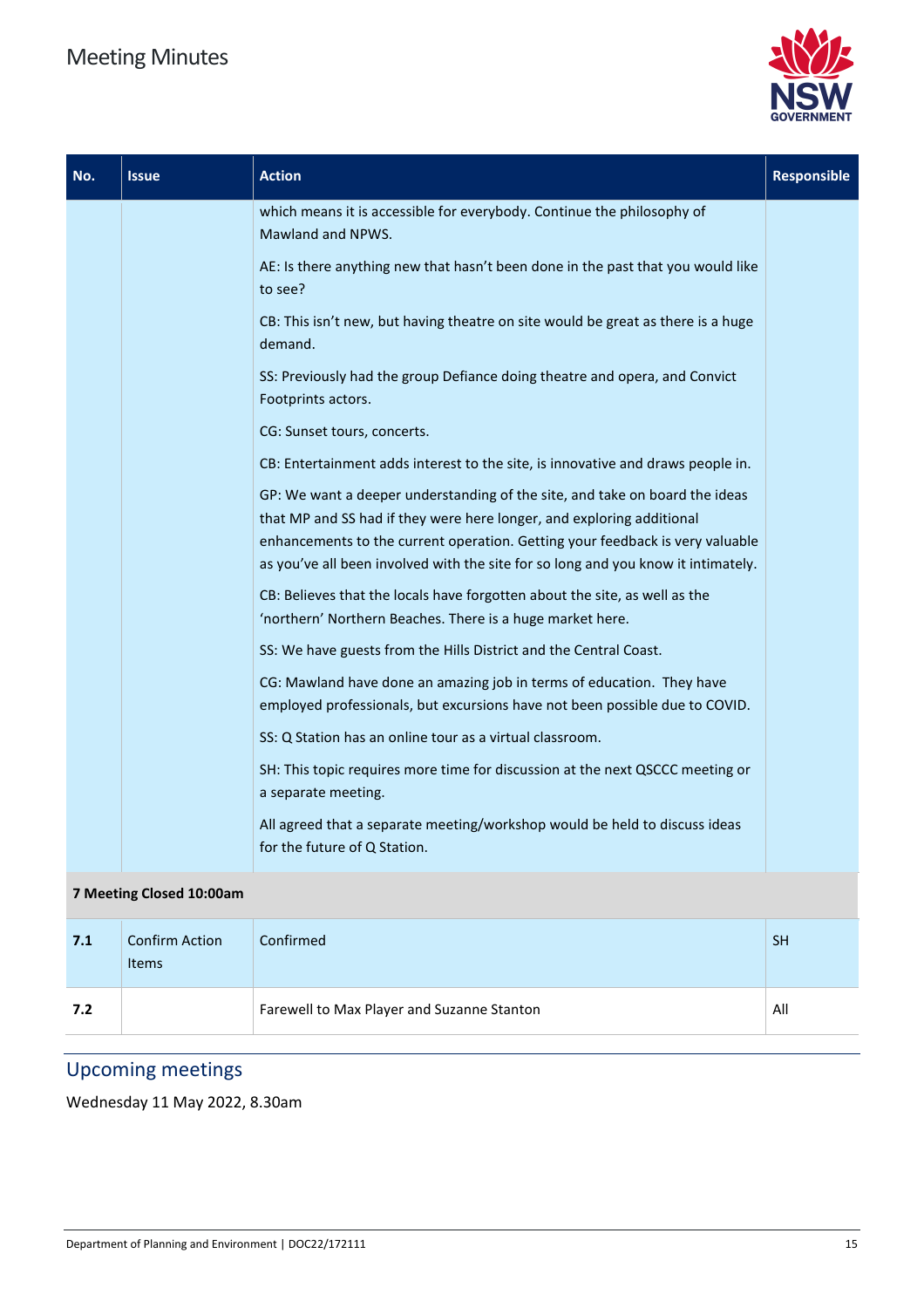

### Action Items

|                | <b>Action</b>                                                                                                                                                                                                    | Lead                                            | <b>Due</b>          | <b>Status</b>                                                                                                                                                                                                                                                                                                                                                   | <b>Update Feb 2022</b>                                                                                                                                                                                                                        |
|----------------|------------------------------------------------------------------------------------------------------------------------------------------------------------------------------------------------------------------|-------------------------------------------------|---------------------|-----------------------------------------------------------------------------------------------------------------------------------------------------------------------------------------------------------------------------------------------------------------------------------------------------------------------------------------------------------------|-----------------------------------------------------------------------------------------------------------------------------------------------------------------------------------------------------------------------------------------------|
| 1              | MQS to investigate the<br>extent of vegetation<br>around the water tank<br>and to prioritise works.                                                                                                              | <b>MQS</b><br>responsible<br>/NPWS to<br>action | March/April<br>2022 | MQS inaction has resulted in NPWS<br>leading to ensure risks associated<br>with branch fall are mitigated.                                                                                                                                                                                                                                                      | NPWS have engaged contractor and<br>are scheduling work to occur as<br>soon as possible.                                                                                                                                                      |
| $\overline{2}$ | NPWS and MQS to work<br>together to finalise and<br>submit revised Annual<br><b>Environmental Reports</b><br>for 2018/19 and 2020.                                                                               | NPWS/MQS                                        | <b>March 2022</b>   | Draft AERs were submitted to DPE<br>on 21 January 2022.<br>Following review, DPE extended the<br>AER stakeholder consultation<br>period for an additional 4 weeks<br>and requested the co-proponents<br>resubmit the revised AERs in<br>response to stakeholder feedback<br>and DPE requirements.<br>Revised AERs to be submitted on or<br>before 4 March 2022. | The co-proponents are continuing<br>to work with Consultants SNC<br>Lavalin to refine and finalise the<br>AERs, prior to submission on or<br>before 4 March 2022.<br>SH to submit comments from<br>QSCCC community members to SNC<br>Lavalin. |
|                | NPWS and MQS working<br>together with<br><b>Consultants Wolfpeak</b><br>engaged to conduct<br>Independent Audit into<br>activities conducted<br>under the CoPA for<br>reporting period July<br>2018 to Dec 2021. | NPWS/MQS                                        | June 2022           | Report being prepared following<br>site inspection and document<br>review conducted on 3 February<br>2022.<br>Audit Report due to DPE 1 June<br>2022.                                                                                                                                                                                                           | NPWS/MQS collating<br>documentation as required.<br>Compliance Report in preparation.                                                                                                                                                         |
|                | <b>QSCCC seeks further</b><br>discussion/clarity on<br>resolving issues<br>between the IMAMS<br>and the conflict with<br>various site wide plans.                                                                | NPWS/MQS                                        | 2022                | Ongoing discussions between co-<br>proponents on addressing the<br>issues with IMAMS.<br>May require internal and external<br>specialist advice and involvement.<br>Project plan to be developed and<br>work appropriately scoped.                                                                                                                              | NPWS and MQS working together<br>on this matter.                                                                                                                                                                                              |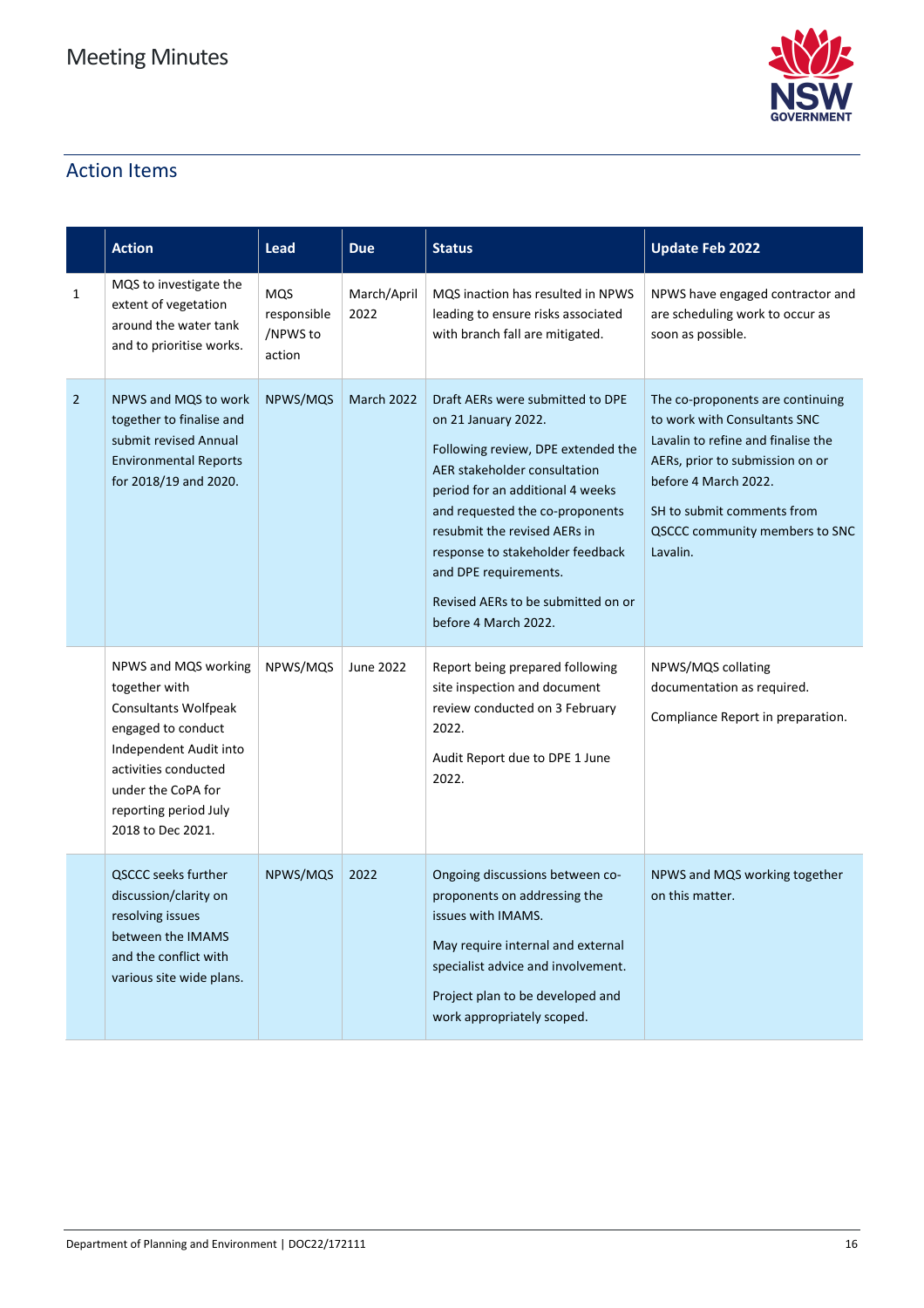

|                 | <b>Action</b>                                                                             | <b>Lead</b> | <b>Due</b>       | <b>Status</b>                                                                                                                                                                                                                        | <b>Update Feb 2022</b>                                                                                                                                                                                                                                                                                            |
|-----------------|-------------------------------------------------------------------------------------------|-------------|------------------|--------------------------------------------------------------------------------------------------------------------------------------------------------------------------------------------------------------------------------------|-------------------------------------------------------------------------------------------------------------------------------------------------------------------------------------------------------------------------------------------------------------------------------------------------------------------|
| 3               | The toilets and stairs at<br>P11 require repair/<br>replacement.                          | <b>MQS</b>  | Ongoing          | Photographic records and historical<br>information distributed amongst<br>QSCCC members for their<br>consideration $-$ see Item 4.<br>MQS sought advice from Heritage<br>Architect and Heritage NSW<br>regarding possible solutions. | MQS to seek advice from Heritage<br>Architect and Heritage NSW<br>regarding possible<br>reinstatement/restoration.<br>NPWS to provide support where<br>required, regarding site specific<br>management procedures and<br>approval process ie potential<br>maintenance, repairs and upgrades<br>to built heritage. |
| 4               | Photo and information<br>about P11 stairs<br>distributed to QSCCC on<br>10 November 2021. | <b>MQS</b>  | February<br>2022 | Ongoing – matter not advanced.                                                                                                                                                                                                       | MQS to investigate the possibility of<br>installing an interpretation panel.                                                                                                                                                                                                                                      |
| 5               | Access to the Old Man's<br><b>Hat Track</b>                                               | <b>MQS</b>  | Ongoing          | MQS to submit application and seek<br>approval from NPWS for EcoWalk<br>Tours along Old Man's Hat Track.                                                                                                                             | MQS to provide details of<br>unauthorised memorial along the<br>track to NPWS for their<br>investigation.                                                                                                                                                                                                         |
| $6\phantom{1}6$ | Filling of two vacant<br>positions on the QSCCC                                           | <b>ELO</b>  | Q1 2022          | Ongoing - ELO preparing<br>advertisement and confirming<br>process and timeframe.                                                                                                                                                    | QSCCC to be provided with advance<br>notice of intention to advertise and<br>will be supplied with EOI letter<br>advertisement for distribution to<br>their contacts.                                                                                                                                             |
| 7               | Results of bandicoot<br>survey                                                            | <b>ELO</b>  | February<br>2022 | Ongoing - Report for 2020-21<br>monitoring program in draft.                                                                                                                                                                         | Once finalised, NPWS to provide<br>report to Chairperson for QSCCC<br>circulation.                                                                                                                                                                                                                                |
| 8               | <b>Funicular Stairs</b>                                                                   | <b>MQS</b>  | Ongoing          | MQS to investigate safety<br>requirements at night-time.                                                                                                                                                                             | MQS to provide an update.                                                                                                                                                                                                                                                                                         |
| 9               | Pampas grass                                                                              | <b>NPWS</b> | Ongoing          | Ongoing Pampas grass removal and<br>eradication program.<br>NPWS asked to examine report of<br>possible erroneous poisoning of<br>native grass.                                                                                      | Contractors directed to increase<br>awareness of possible off-target<br>spraying while undertaking pampas<br>eradication.                                                                                                                                                                                         |